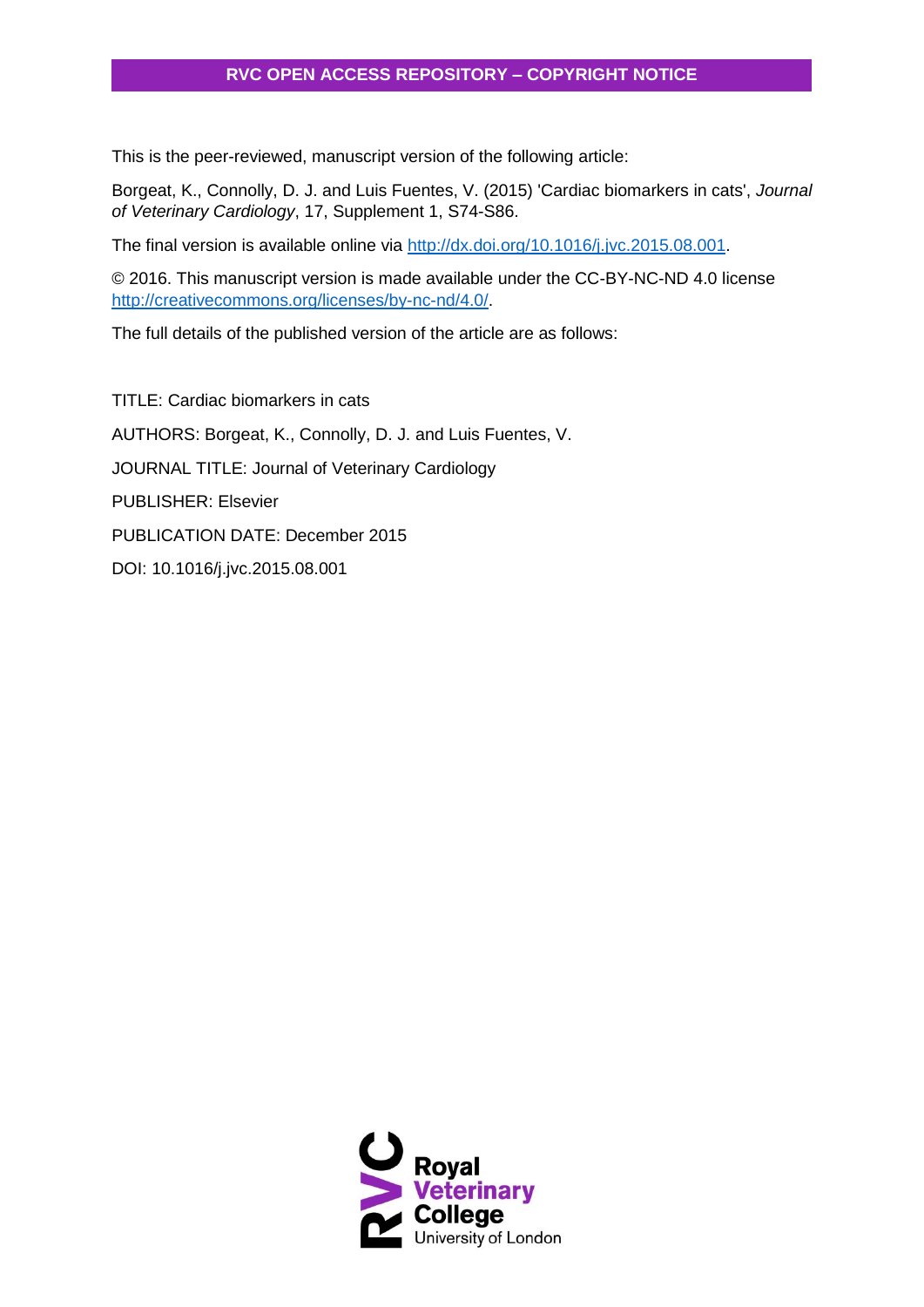# **Cardiac Biomarkers in Cats**

- 2  $1,2$ Kieran Borgeat
- 3 <sup>1</sup>David J. Connolly
- 4 <sup>1</sup>Virginia Luis Fuentes
- 
- <sup>1</sup> Clinical Science and Services, Royal Veterinary College, Hatfield, United Kingdom
- <sup>2</sup> Highcroft Veterinary Referrals, Bristol, United Kingdom
- 
- Abbreviations
- NTproBNP, N-terminal pro-B type natriuretic peptide; cTnI, cardiac troponin I; cTnT, cardiac troponin
- T; HCM, hypertrophic cardiomyopathy; LV, left ventricular
-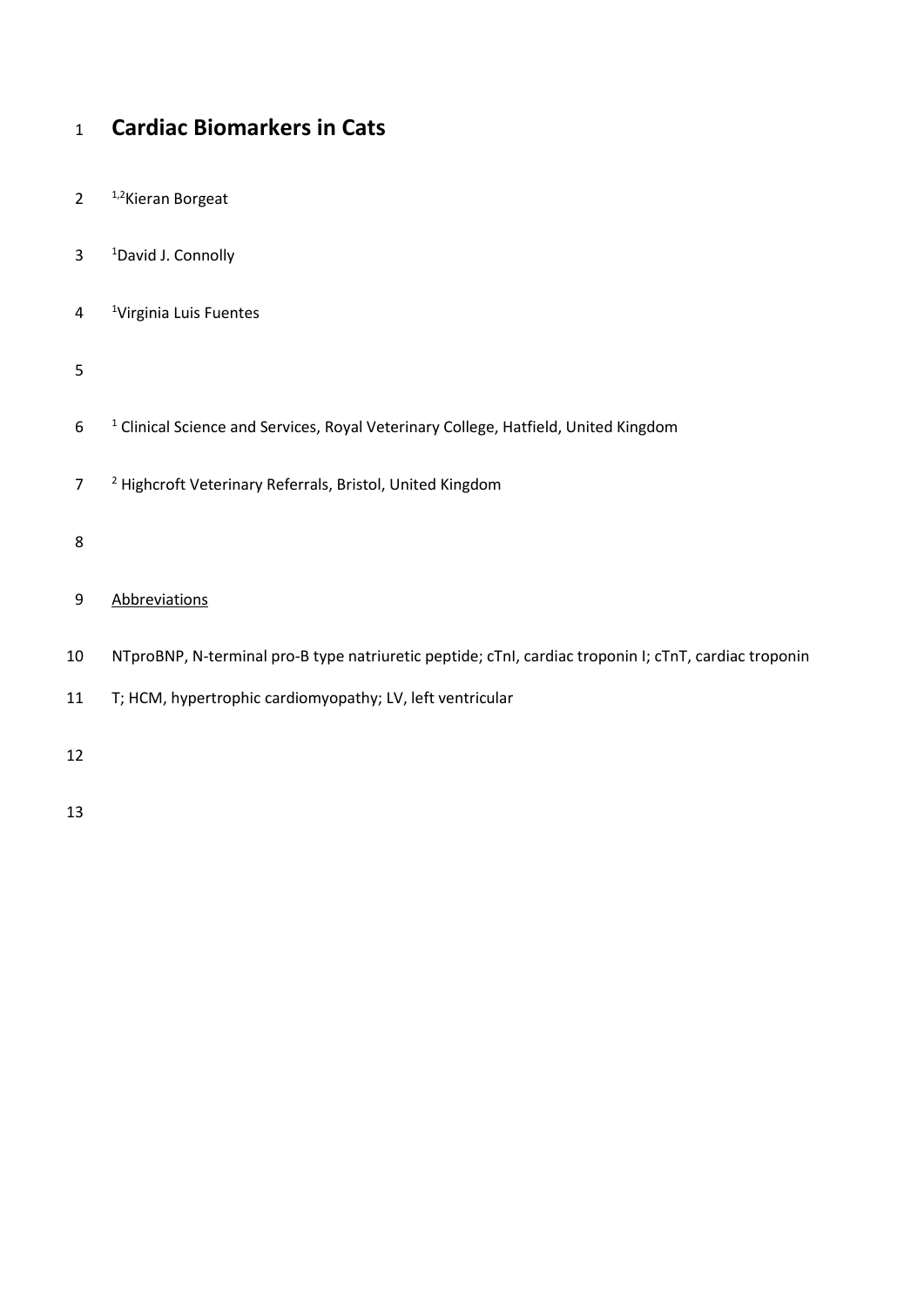#### **Introduction**

 For over a decade, the measurement of cardiac biomarkers has been reported in cats with a variety of cardiac and systemic diseases, and measurement of N-terminal pro-B type natriuretic peptide (NTproBNP) and cardiac troponin I (cTnI) has now become commonplace in general and referral practice. The diagnosis of cardiac disease in cats poses particular challenges to many practitioners, including a high prevalence of sub-clinical (or "occult") cardiomyopathy, the inconsistent implications of a heart murmur in asymptomatic cats of different ages, and a tendency for the first clinical signs of heart failure to be sudden onset and severe. These assays offer a straightforward and accessible test, which often feature in the diagnostic investigation of feline cardiac disease by vets in general and referral practice alike. However, our understanding of the clinical utility of these laboratory tests is ever evolving.

 This review aims to update the reader on the published veterinary literature regarding cardiac biomarkers in cats. The physiology of the natriuretic peptides and cardiac troponins is reviewed in 27 detail elsewhere, $1, 2$  $1, 2$  and the focus of this review will be on the role of cardiac biomarkers in clinical decision-making.

#### **Review Methods**

 Published literature was searched using Medline, Web of Science and Google Scholar electronic 32 databases.<sup>a,b,c</sup> Terms used in various combinations are listed in Table 1. The reference lists of retrieved articles were also manually searched and relevant citations retrieved. Conference proceedings were not included. Information recorded from each publication included citation details; biomarkers measured; the assay used; the number of animals, and the hypothesis, findings, conclusions and limitations of each study. This was then cross-checked by a second party for errors.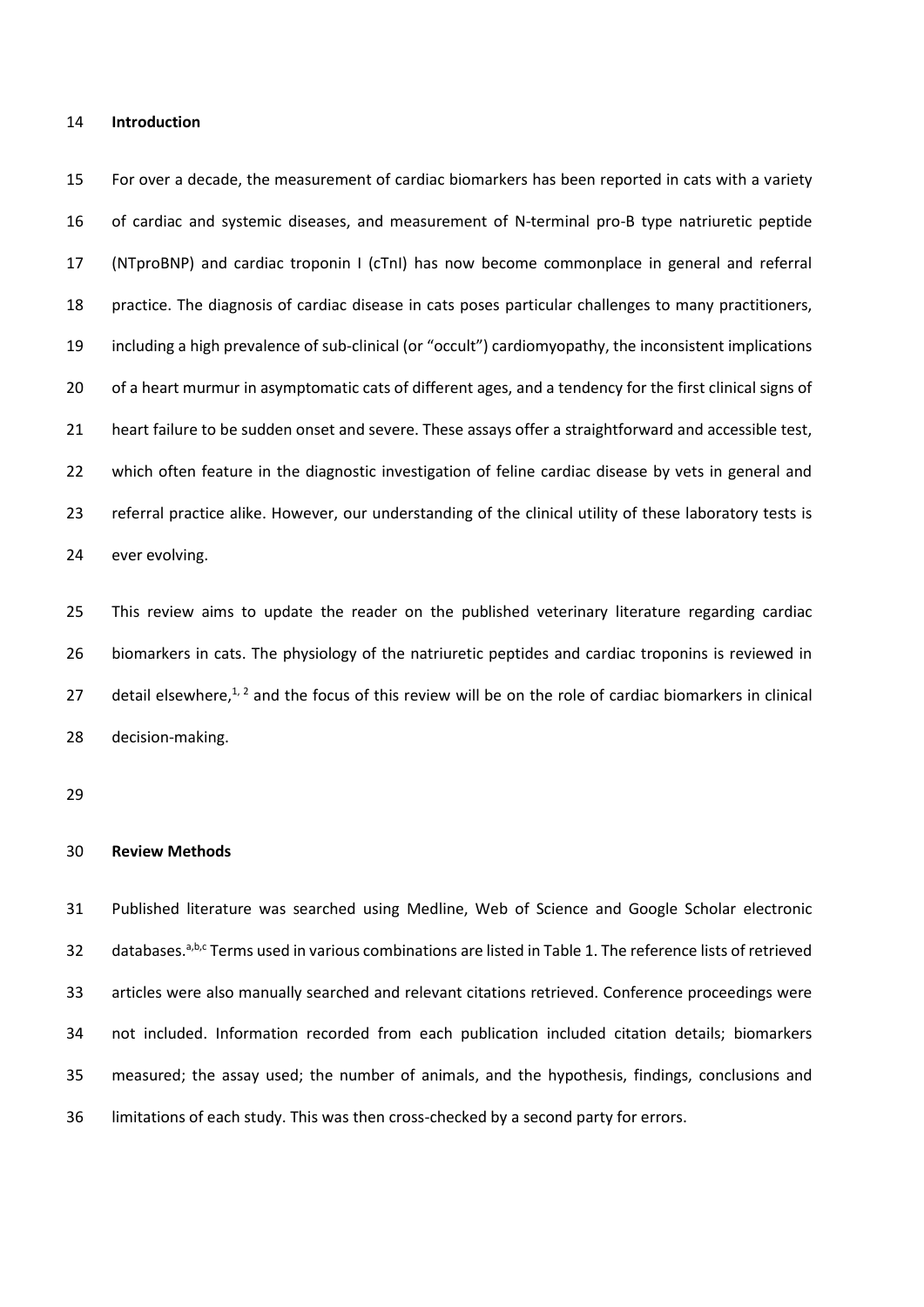A summary of the studies reviewed in this manuscript is tabulated (Tables 2-5) for quick reference. This review initially considers biomarkers measured in reference laboratories. Some of the newer, point-of-care tests are considered later in this manuscript.

### **Distinguishing cardiac from non-cardiac causes of respiratory distress**

 Cats with respiratory distress are often unstable and tolerate poorly any handling or diagnostic interventions. Although useful to identify cats with cardiogenic respiratory distress, echocardiography may not be available. Measurement of a cardiac biomarker may be useful if a blood sample can be obtained with minimal restraint, and this may be safer than thoracic radiography. Eight studies were identified that compared cardiac biomarker concentrations in cats with cardiac and non-cardiac 47 causes of respiratory distress: 4 studies investigated cTnI<sup>[3-6](#page-25-2)</sup> and 4 investigated natriuretic peptides (of 48 which, all 4 featured NTproBNP and 1 featured NTproANP $7^{10}$  (Table 2).

 Of the cTnI studies, 3/4 reported a higher median cTnI concentration in the cardiac vs. the non-cardiac group and one failed to detect a statistically significant difference. The study where no difference was 51 detected<sup>[3](#page-25-2)</sup> also had the smallest sample size, so this finding may reflect that the statistical comparison was under-powered. All studies where a difference was identified reported a considerable overlap in cTnI values between cardiac and non-cardiac groups, suggesting that a single cut-off value to identify cardiogenic dyspnea in cats is unlikely to be clinically useful.

 In contrast, NTproBNP has shown greater accuracy in distinguishing cats with cardiac dyspnea from those with non-cardiac causes: all 4 studies reviewed reported higher median NTproBNP 57 concentration in cats with cardiogenic respiratory distress.<sup>[7-10](#page-25-3)</sup> The one study investigating NTproANP reported that the overall accuracy of this test was lower than NTproBNP, but despite this, the test was 59 still useful to detect cardiogenic dyspnea[.](#page-25-4)<sup>8</sup> Published NTproBNP cut-off values for identifying cats with acute congestive heart failure range from 214-277 pmol/L, with a sensitivity generally over 85% and a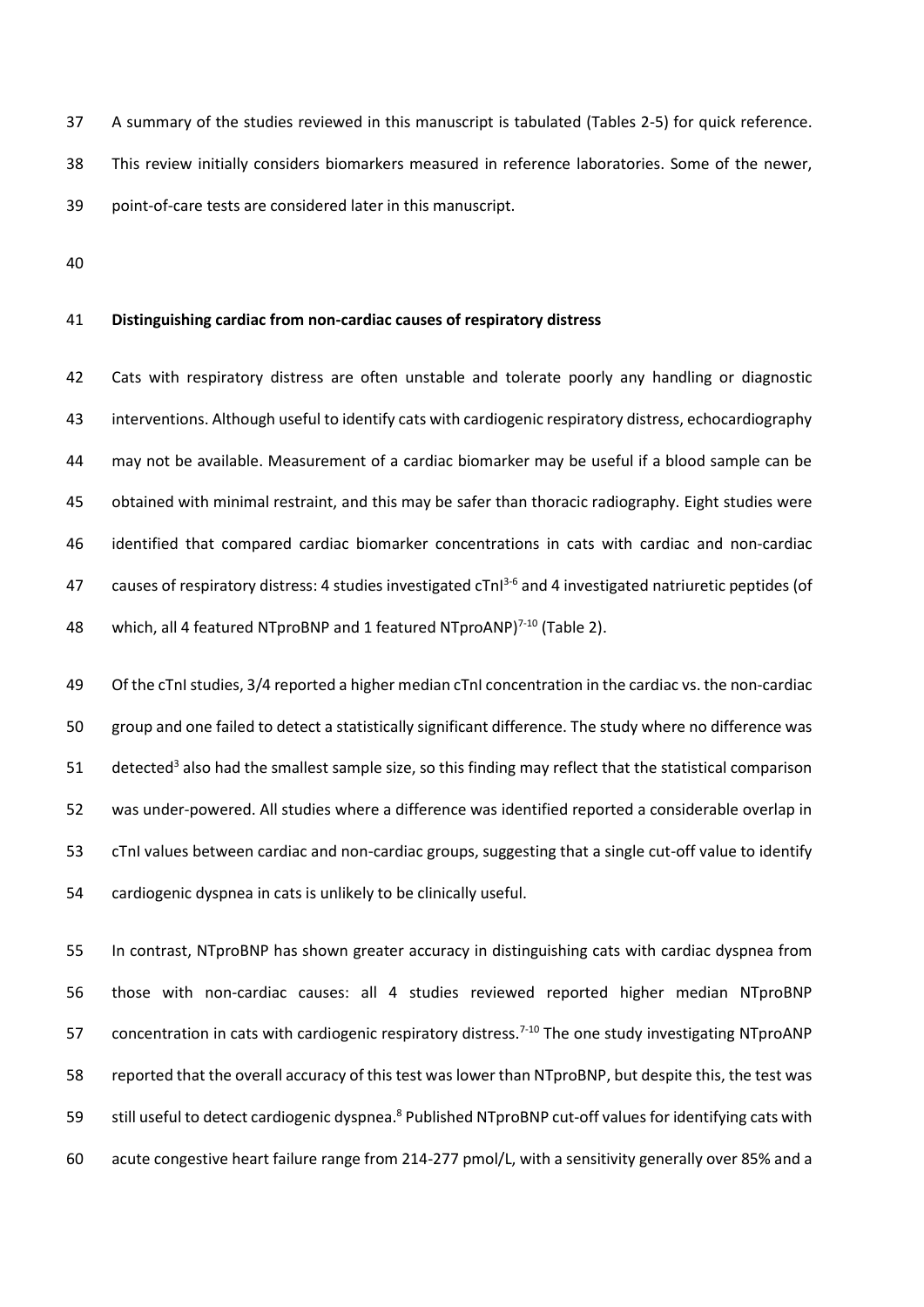specificity of 84-88%. However, because these studies were published over a 5 year time frame and used 3 different commercially available assays, the cut-off values and sensitivity/specificity data should not be directly compared. Also, recent changes in commercial assay methodology may mean that established cut-off values are replaced by new publications using contemporary assays. Despite this, the evidence convincingly supports the use of NTproBNP to differentiate between cardiac and non-cardiac causes of respiratory distress in cats. A significant practical limitation of the published literature is the current lack of studies investigating the utility of a patient-side NTproBNP test, which has only recently become available.

#### **Pleural fluid and urinary NTproBNP measurement**

71 In humans, NTproBNP concentration can be accurately measured in pleural fluid and urine.<sup>[11,](#page-25-5) [12](#page-25-6)</sup> The z same has been shown in 40 cats presenting to an emergency department with pleural effusions.<sup>[10](#page-25-7)</sup> In both urine and pleural effusion samples, NTproBNP was detectable with adequate performance. NTproBNP concentration was significantly higher in pleural fluid than in plasma with a strong correlation between measurements, suggesting that measurement of NTproBNP in pleural fluid obtained during therapeutic thoracocentesis is an adequate and reliable substitute for blood sampling, thereby reducing handling of these dyspneic patients. Urine NTproBNP to creatinine ratio was higher in the cats with cardiogenic pleural effusion than those with noncardiac causes. Despite this, further analysis failed to determine useful cut-off values to distinguish between cardiac and noncardiac patients using urinary NTproBNP, possibly related to variable handling or processing time for urine samples in the study. Further studies with improved standardisation of urine sample collection from cats with suspected cardiac disease are needed.

#### **Identification of cats with occult cardiomyopathy**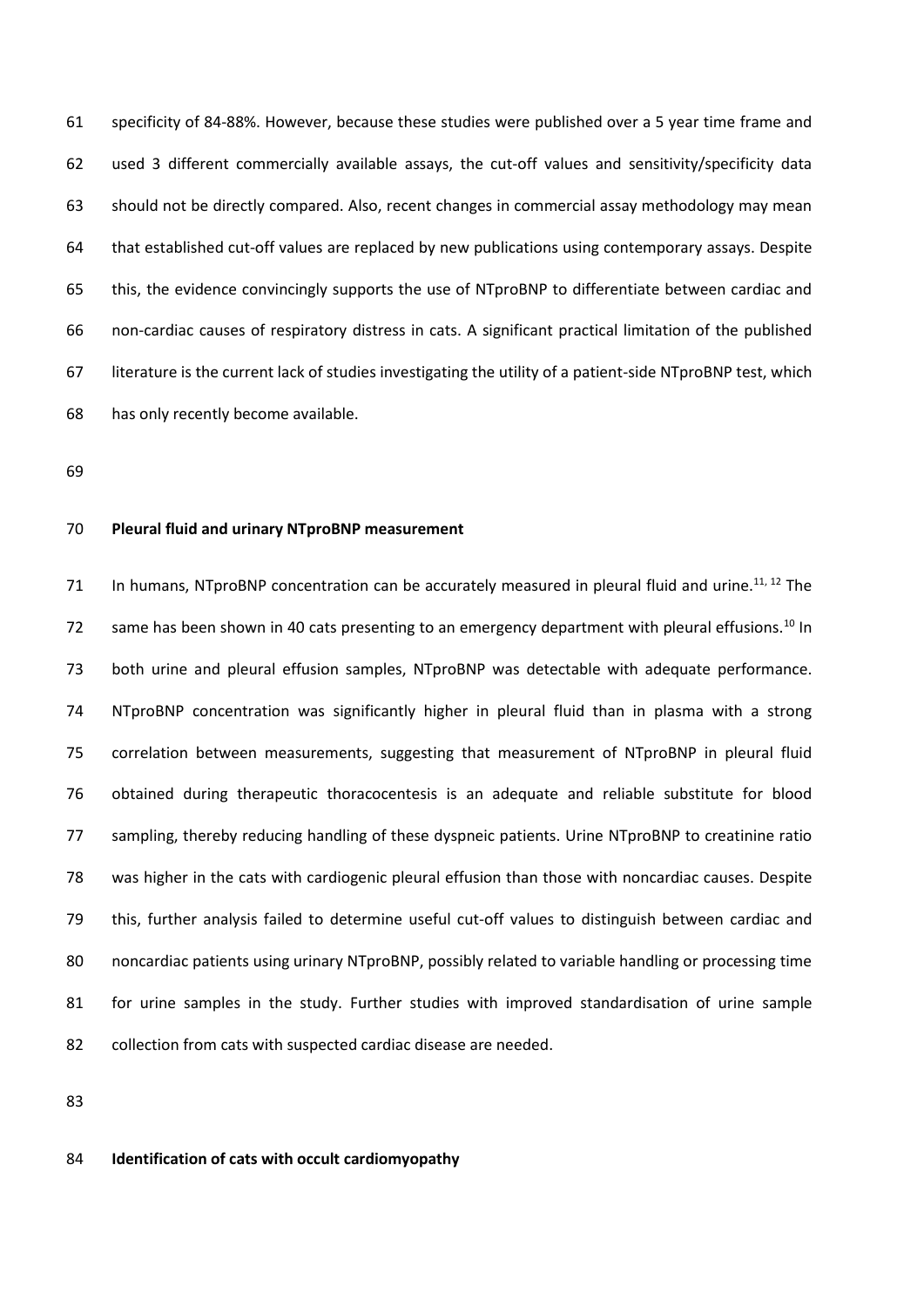85 Occult heart disease is common in cats, and currently most cats are screened by a veterinary cardiologist using echocardiography. However, some cat owners may be reluctant to travel or pay for a cardiologist to perform echocardiography, highlighting a possible role for cardiac biomarkers to pre-88 screen for cats most likely to benefit from echocardiography. Eleven published studies compared a control group of healthy cats to a group of cats with echocardiographic evidence of heart disease, but 90 no clinical signs of congestive heart failure<sup>[3,](#page-25-2) [13-21](#page-25-8)</sup> (Table 3). Of these, only the 2 largest studies were specifically designed to test the ability of cardiac biomarkers to identify occult cardiomyopathy in a 92 screened population of cats. One investigated the use of a quantitative NTproBNP assay,<sup>[16](#page-26-0)</sup> whilst the 93 second evaluated a patient-side SNAP colorimetric assay.<sup>[21](#page-26-1)</sup> In all, the 10 published studies describe a total of 393 healthy cats, 350 cats with HCM, 38 with RCM or UCM, 5 with DCM and 1 with ARVC. Broadly, all but one of these studies reported that cardiac biomarkers were significantly higher in cats with echocardiographic evidence of cardiomyopathy than in cats without cardiac disease.

 In three studies, NTproANP was reported to be significantly higher in cats with echocardiographic 98 evidence of heart disease than healthy controls in 3 studies.<sup>[18-20](#page-26-2)</sup> In contrast, one small study<sup>[17](#page-26-3)</sup> did not detect a significant difference between cats with and without heart disease but reported a weak positive correlation between NTproANP and left atrial size.

 NTproBNP has been reported to be significantly higher in cats with heart disease than healthy cats in all 5 studies reporting this comparison. Three studies report an optimal NTproBNP cut-off value for detecting occult cardiomyopathy: 2 studies identified 100pmol/L (71-92% sensitivity, 94-100% 104 specificity),  $^{15, 16}$  $^{15, 16}$  $^{15, 16}$  $^{15, 16}$  the third identified 49pmol/L (sensitivity 100%, specificity 89%).<sup>[19](#page-26-5)</sup> However, in those studies that tested the ability of NTproBNP to distinguish between different grades of severity of 106 cardiomyopathy, $14-16$ ,  $21$  this biomarker was less accurate at identifying mild grades of disease. This suggests that echocardiography remains preferable to screen for mild/early stage disease. In one study, Maine Coons positive for the MYBPC3:A31P mutation had significantly higher NTproBNP than 109 mutation-negative cats.<sup>[14](#page-25-9)</sup>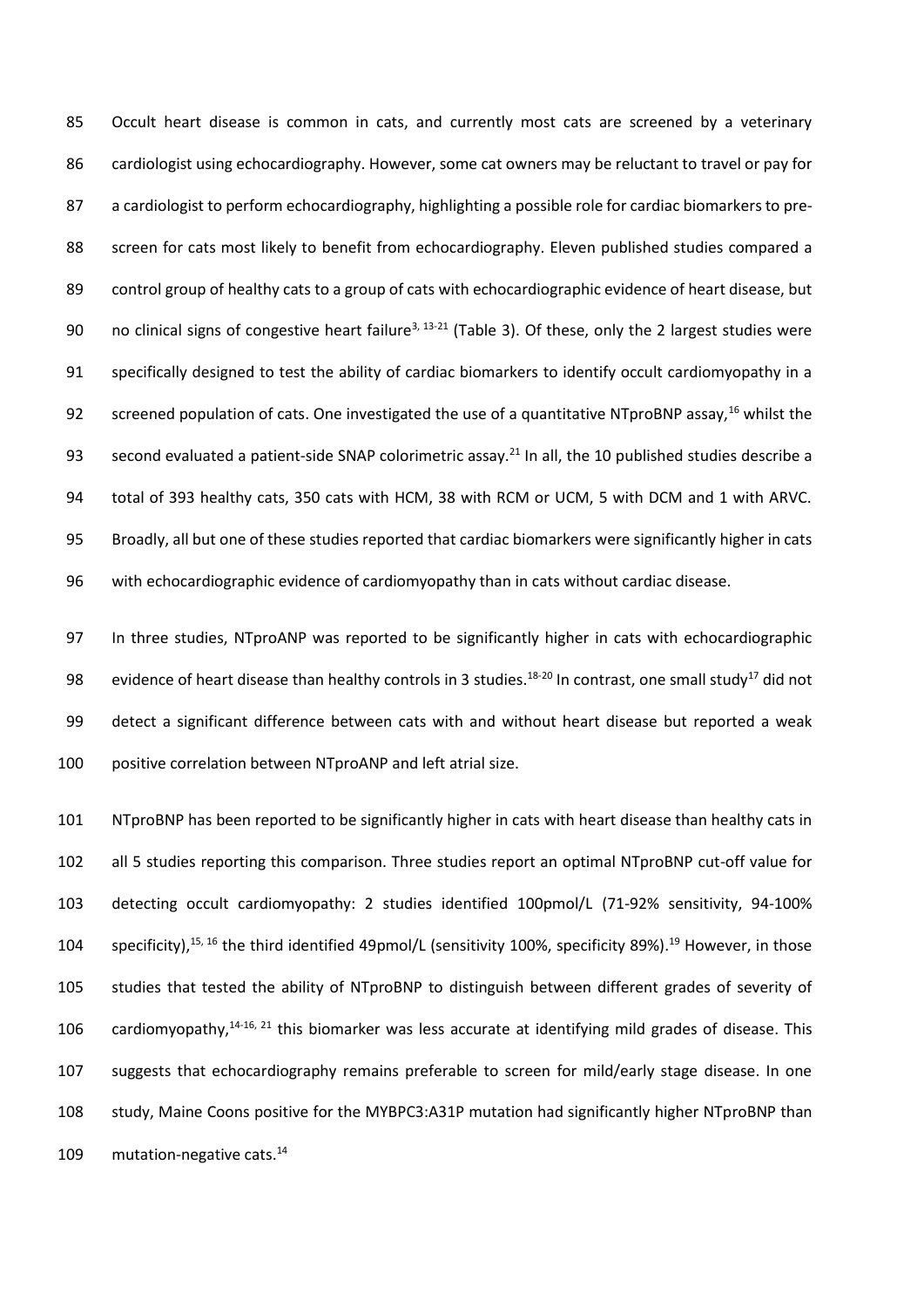Both studies comparing cTnI in cats with heart disease (no heart failure) to healthy controls reported 111 that circulating concentrations of this biomarker were significantly higher in cats with heart disease, , as did a recent validation study for a high sensitivity cTnI assay.<sup>[22](#page-26-6)</sup> However, with the larger samples sizes reported and the similarities in results between the published studies, NTproBNP currently seems the better cardiac biomarker to use when screening for occult cardiomyopathy.

### **Effects of systemic disease**

 In humans, circulating cardiac biomarker concentrations are known to be influenced by age, sex, renal 118 and thyroid function, body condition (especially obesity) and the presence of anemia.<sup>[23](#page-26-7)</sup> Although the effects of body weight, age and sex have not been well studied in cats, the effects of some non-cardiac diseases have been investigated. Six published studies evaluated the effects of non-cardiac, non- respiratory disease on circulating cardiac biomarkers (Table 4). Three investigated hyperthyroid 122 cats,  $24-26$  2 investigated chronic kidney disease (CKD, plus/minus hypertension),  $27,28$  $27,28$  and 1 reported 123 preliminary data in anaemic cats.<sup>[29](#page-26-11)</sup> All 3 studies regarding the effect of hyperthyroidism provided 124 strong evidence that NTproANP (n=61),<sup>[25](#page-26-12)</sup> NTproBNP (n=84)<sup>[25,](#page-26-12) [26](#page-26-13)</sup> and cTnI (n=46)<sup>[24,](#page-26-8) 26</sup> are increased in a hyperthyroid state and return to the same level as non-hyperthyroid controls after restoration of a [26](#page-26-13) euthyroid state by radioactive iodine therapy. Only one of these studies<sup>26</sup> compared hyperthyroid cats to separate control groups of normal cats and a separate group of cats with cardiomyopathy. In this study, both NTproBNP and cTnI were higher in cats with cardiomyopathy than hyperthyroidism, but significant overlap was present between groups, suggesting that neither biomarker can effectively differentiate between cats with hyperthyroidism and primary cardiomyopathy. The consistent finding that cTnI is increased in hyperthyroid cats suggests that not only are cardiac filling pressures affected by changes in systemic vascular resistance and circulating volume induced by the endocrinopathy, but that thyrotoxicosis affects the myocardium on a cellular level to cause myocardial cell damage (either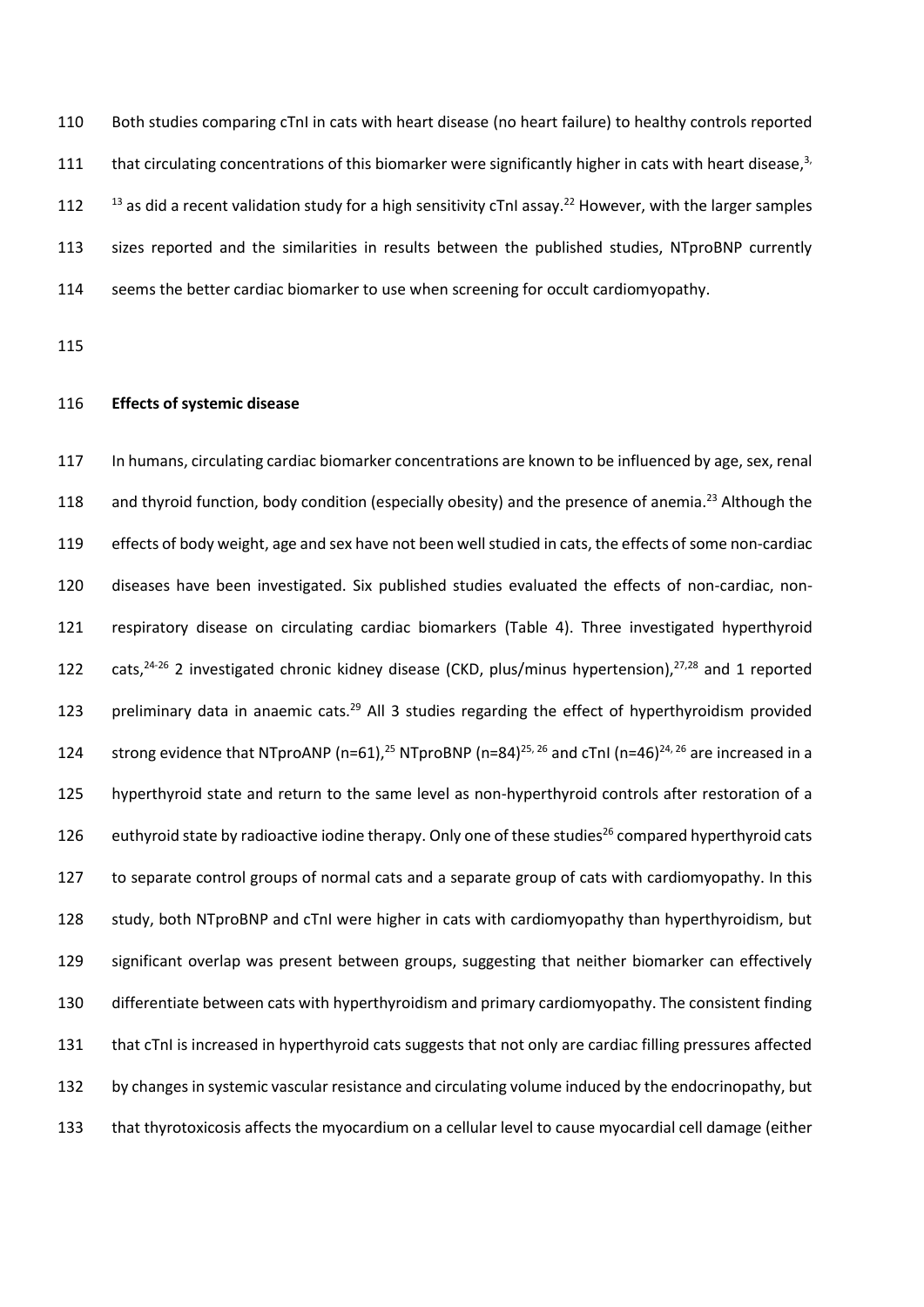by a direct effect of thyroid hormones or an indirect effect, for example via sympathetic nervous system activation).

 In cats with azotemic CKD, cTnI is commonly higher than the reference interval for healthy cats. However, no correlation between the severity of azotemia and the degree of cTnI elevation was present, suggesting that the azotemic state may be more important than the degree of renal functional impairment when comparing individual cats to reference intervals.<sup>[27](#page-26-9)</sup> However, the results of this study merit some additional research, because no control group was used and none of the 14 cats investigated had echocardiography performed.

 Natriuretic peptides have also been evaluated in cats with CKD. One study reported values of NTproANP and NTproBNP in cats with CKD (with and without hypertension) and compared them to a 144 control group of non-hypertensive cats without evidence of CKD.<sup>[28](#page-26-10)</sup> NTproBNP was significantly higher in cats with severe azotemia (>440umol/L or 5mg/dL) than those with less severe CKD and healthy controls but, again, no correlation with creatinine concentration was detected. Also, NTproBNP was higher in hypertensive CKD than non-hypertensive cats with CKD, and circulating concentrations reduced after successful treatment of hypertension. Similarly to NTproBNP, NTproANP was higher in severely azotemic cats and those with hypertension. However, unlike NTproBNP, NTproANP did correlate with serum creatinine concentration and did not normalise with treatment of systemic hypertension. The reasons for these differences are unclear, but this and the findings of several other studies suggest that NTproBNP is more sensitive to dynamic changes than NTproANP. As with the cTnI 153 study above,<sup>[27](#page-26-9)</sup> this study of natriuretic peptides in cats with CKD did not include echocardiographic examination of any of the subjects. Also, the control group was not age-matched with the hypertensive and non-hypertensive CKD groups. These weaknesses mean that further, prospective, 156 standardised studies in cats with CKD ± hypertension are warranted, where echocardiography is performed to account for the presence of occult cardiac disease and where a control group is age- and sex-matched to the cats with CKD.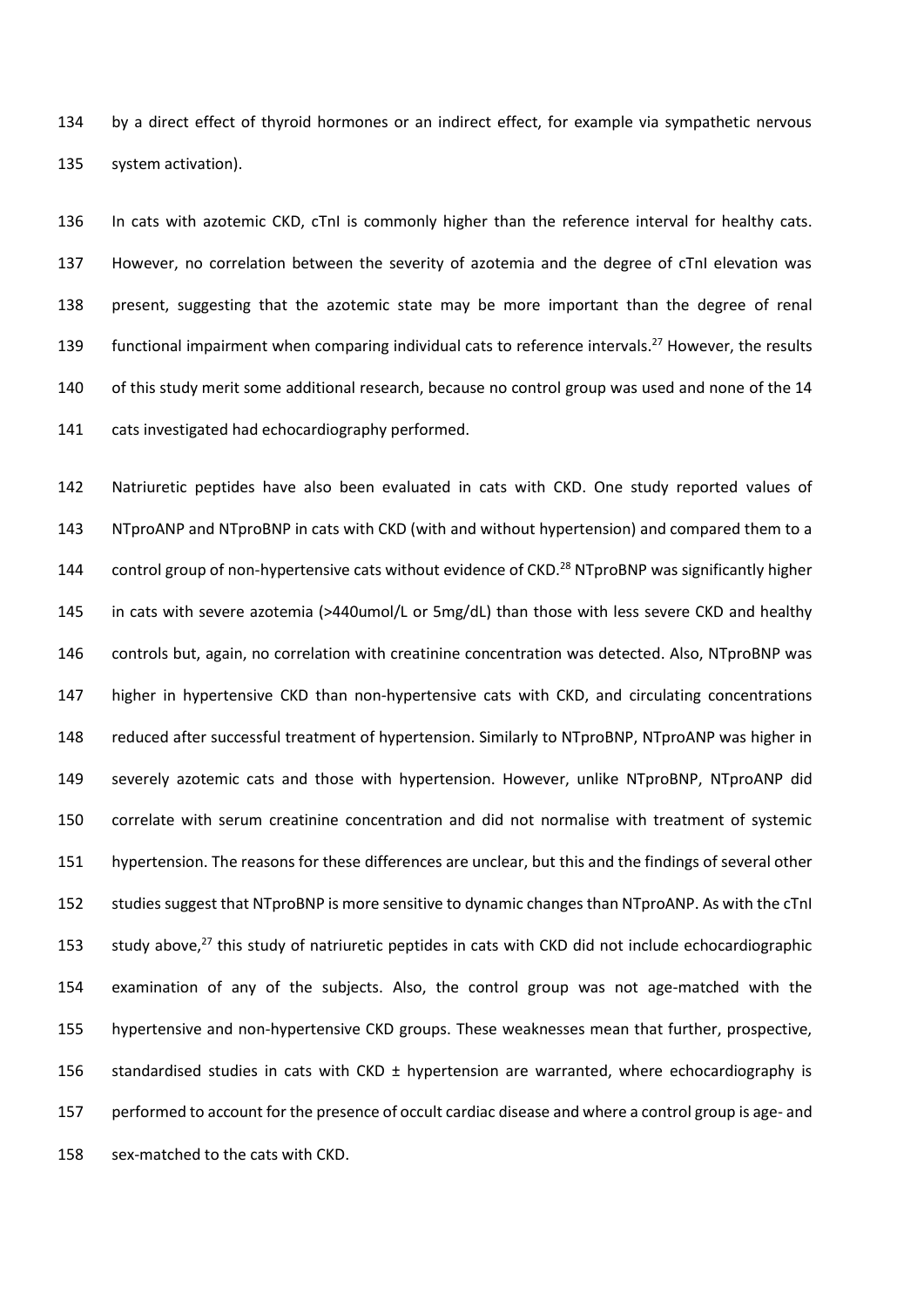One recent study investigating the effect of anemia on cTnI in cats showed that anemic cats had 160 significantly higher circulating cTnI than a control population of unwell, non-anemic cats.<sup>[29](#page-26-11)</sup> However, this study was subject to similar methodological flaws, in that echocardiography was not performed on all cats and the authors did not report the frequency with which auscultated abnormalities (such as a gallop sound, arrhythmia or murmur) were present in the anaemic group. Cats with auscultated abnormalities were, however, excluded from the control group of non-anaemic cats.

#### **Point of care tests**

 Much interest has been expressed in developing patient-side cardiac biomarker assays, primarily for use in cats with respiratory distress, in the hope that this may help practitioners more confidently diagnose and treat acute congestive heart failure (CHF). Another potential application for these in- clinic tests would be to help primary clinicians stratify cats with heart murmurs, according to which are most likely to have occult cardiomyopathy and therefore require echocardiography. Two studies 172 evaluating patient-side cardiac biomarker tests in cats with cardiac disease have been published.<sup>[6,](#page-25-10) [21](#page-26-1)</sup>

 The performance of the first patient-side NTproBNP ELISA (IDEXX Ltd) was tested in a recent study of 174 146 cats.<sup>[21](#page-26-1)</sup> The ability of this colorimetric test to identify cats with moderate to severe heart disease amongst a population of cats referred for cardiac investigation suggested a good performance in identifying moderate and severe grades of occult heart disease. The assay had a positive cut-off NTproBNP concentration of between 108-122pmol/L, similar to the cut-off of 100pmol/L for detection 178 of moderate/severe occult cardiomyopathy previously reported.<sup>[16](#page-26-0)</sup> The negative predictive value (NPV) of the patient-side test was 94%; i.e. in a cat with a negative test result, there was a 94% probability that this patient truly did not have moderate to severe heart disease. Although the positive predictive value (PPV) was only 64%, this also aids identification of a population of asymptomatic cats where echocardiography is indicated to screen for occult disease. These figures suggest that the patient-side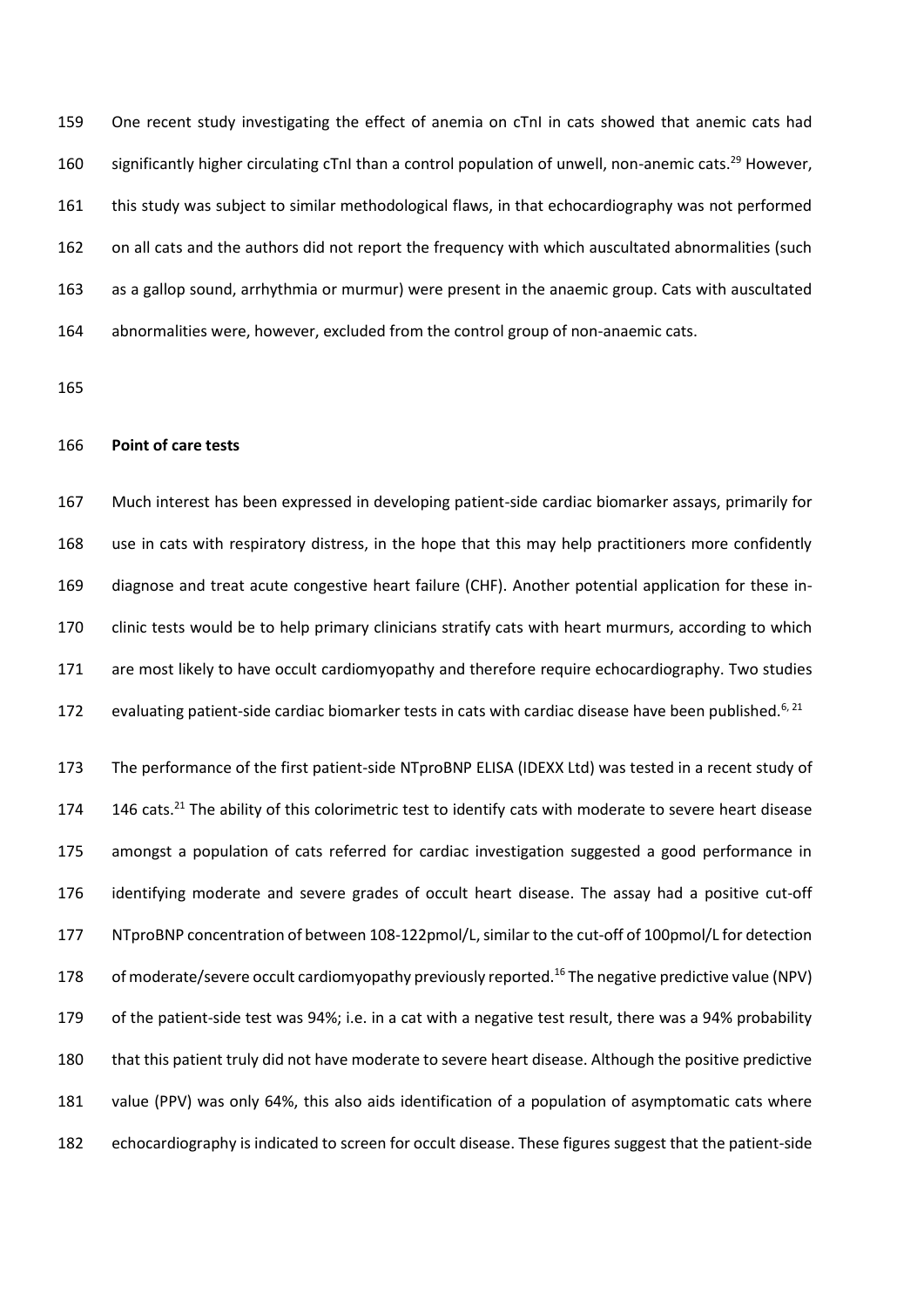test has significantly greater utility to "rule-out" more advanced heart disease than it does to confirm the presence of disease. The population described in this study had a high prevalence (24%) of moderate-severe heart disease. In a different population of lower prevalence, such as the background general practice population, the PPV would be even lower. Importantly however, the NPV of the test would increase. For example, if screening a population of shelter cats for hypertrophic 188 cardiomyopathy (HCM), which has an estimated overall prevalence of 15%,<sup>[30](#page-26-14)</sup> the NTproBNP point of care test would have a PPV of 49% and an NPV of 97%, presuming the same test sensitivity and specificity. This would make it a useful test for identifying cats with none or mild disease, for which further diagnostic interventions such as echocardiography are unlikely to add significant additional information to the practitioner. A notable exception to this would be when screening cats used for breeding, where echocardiography would still be required to detect mildly affected cats. Also, the confounding influence of hyperthyroidism to increase circulating NTproBNP concentration should be 195 considered in older cats where point-of-care testing is performed.<sup>[25,](#page-26-12) [26](#page-26-13)</sup>

 To date, the ability of this point of care NTproBNP test to distinguish between cardiac and noncardiac causes of respiratory distress has not been evaluated. Despite this, it is reasonable to assume that a negative colorimetric test in a dyspneic cat is likely to reflect a noncardiac cause of clinical signs. In contrast, patient-side cTnI analysis has been investigated in 37 cats to identify cats with a cardiac cause 200 of acute respiratory distress[.](#page-25-10)<sup>6</sup> In this study, cTnI was significantly higher in cats with cardiac disease 201 than those with a respiratory cause of dyspnea. Cats with a circulating cTnI concentration below 0.24ng/mL all had a noncardiac cause of clinical signs, whereas above 0.66ng/mL all cats had cardiogenic dyspnea. In this population, none of the cats had sepsis such as pyothorax as a cause of 204 dyspnea. Sepsis is known to increase circulating cTnI concentrations in humans and dogs<sup>[31-33](#page-26-15)</sup> and the same may be true in cats. If so, the findings of this study may not be applicable to a wider population of cats which included patients with pyothorax.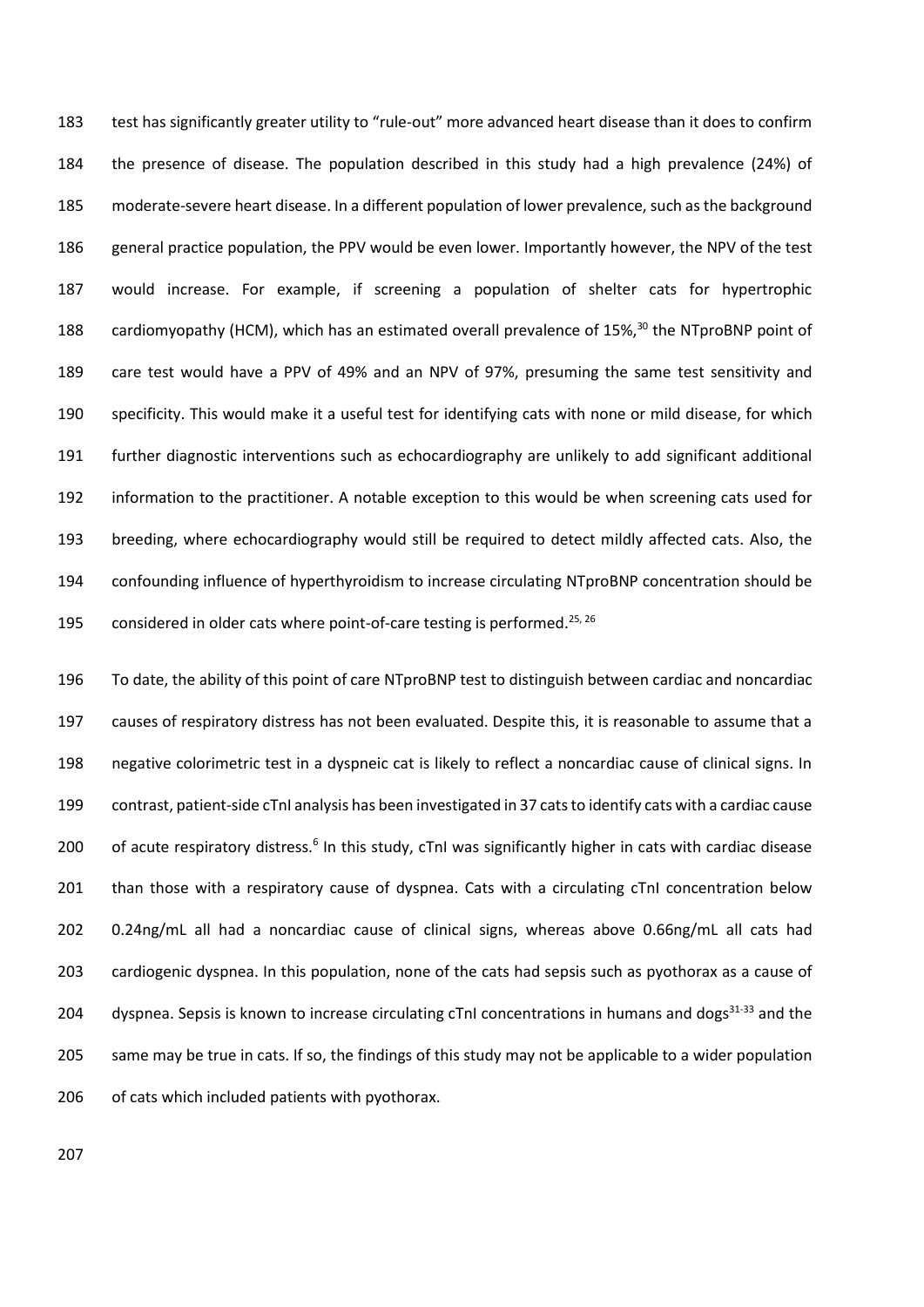#### **Prognostic utility of cardiac biomarkers**

 In humans, NTproBNP, cTnI and cTnT have been used to stratify patients with HCM according to 210 prognosis. $34-38$  Three studies have been published investigating the association of cardiac biomarker 211 concentration with outcome in cats with heart disease; one investigating NTproANP,<sup>[39](#page-27-1)</sup> one 212 investigating both cTnI and cTnT,<sup>[40](#page-27-2)</sup> and one investigating NTproBNP and cTnI (Table 5).<sup>[41](#page-27-3)</sup>

 NTproANP was the first cardiac biomarker evaluated for an association with survival time in cats with 214 cardiomyopathy, in a study evaluating 68 cats with varying degrees of cardiomyopathy severity.<sup>[39](#page-27-1)</sup> Although significant at the univariable level, NTproANP did not remain significant in multivariable analysis when included alongside echocardiographic measures of left atrial size, suggesting that once 217 left atrial size was known, no additional prognostic information was gained by the measurement of NTproANP. Similarly, higher NTproBNP was associated with reduced survival time in cats with HCM at the univariable level, but did not remain additionally useful once clinical signs or left atrial size were  $\alpha$  accounted for in another study of [41](#page-27-3) cats.<sup>41</sup>

221 Cardiac troponins may be more useful than natriuretic peptides in providing prognostic information in cats. The circulating concentration of cTnI and cTnT at diagnosis were significantly higher in cats 223 that suffered cardiac death than survivors in one recent study investigating 36 cats with HCM.<sup>[40](#page-27-2)</sup> cTnT was a better prognostic marker in this study, with cTnI showing no additional prognostic utility. Results also suggested that serial biomarker monitoring may be clinically useful, because cTnT measurement repeated before the end of the follow-up period in this cohort of cats provided independent prognostic information, even when accounting for cTnT concentration at the time of diagnosis. A second study, reporting 41 cats with HCM, identified this same association between increased cTnI 229 and a greater risk of cardiac death.<sup>[41](#page-27-3)</sup> Cats with a circulating concentration of cTnI >0.7ng/ml at the time of diagnosis had a shorter time to cardiac death, independent of both clinical signs of congestive heart failure and echocardiographic measures of left atrial size or function. In this study, cats with regional LV hypokinesis detected on echocardiography had significantly higher cTnI than cats without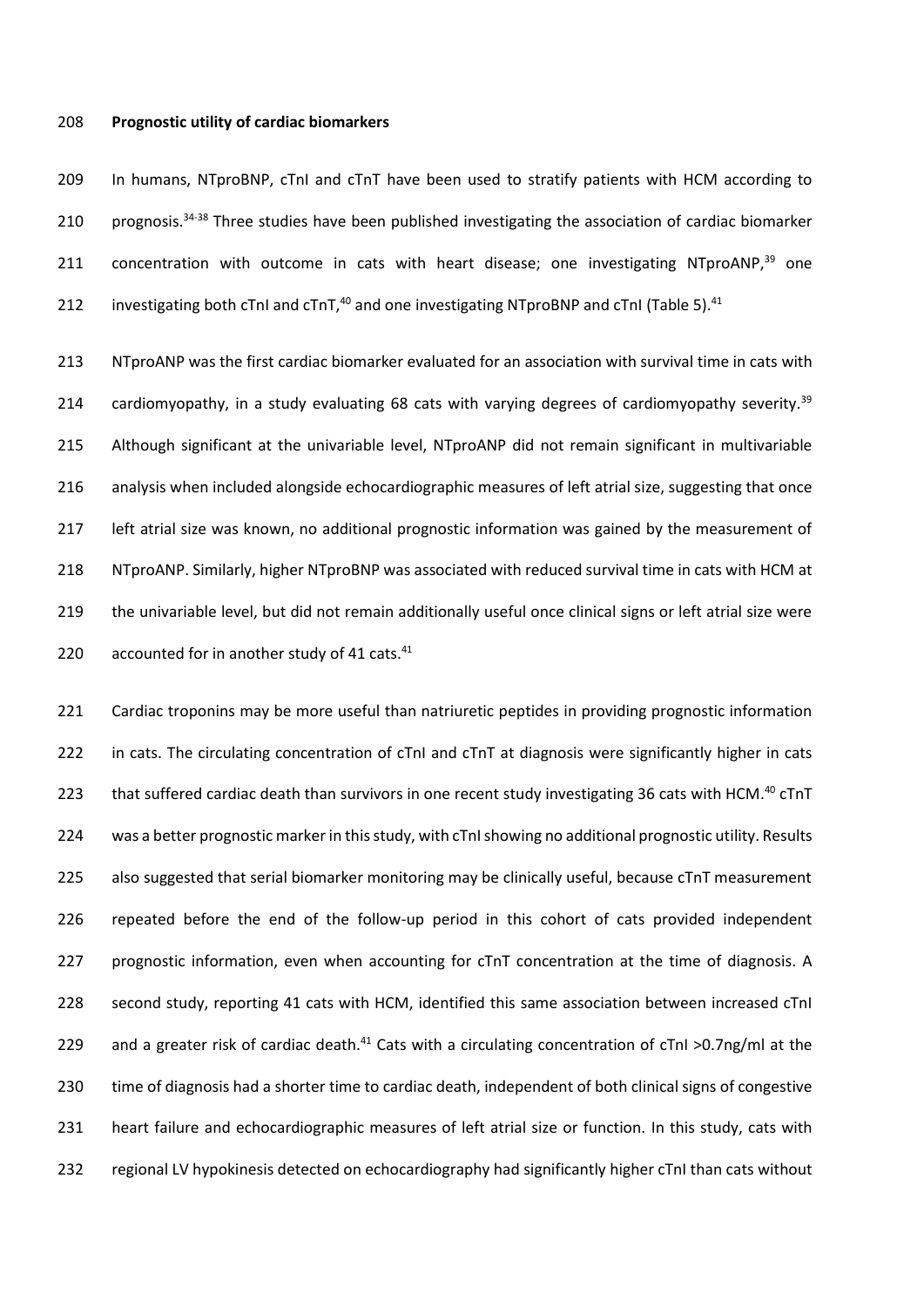regional hypokinesis, possibly reflecting an association between increased cTnI and regional 234 myocardial ischemia or infarction. It is worth noting that these two studies<sup>[40,](#page-27-2) [41](#page-27-3)</sup> used different cTnI assays, so despite the similar patient demographics and the publication of these two articles within months of once another, reported cTnI values are not comparable.

 Currently, no published studies have thoroughly evaluated how cardiac biomarkers may change over 238 time in cats with cardiomyopathy. One recently presented research abstract<sup>[42](#page-27-4)</sup> suggested that a >70% change in quantitative NTproBNP measurement was required to indicate a genuine change, instead of day-to-day biological or assay variability. In our own clinics, it is advised that an increased NTproBNP test (or positive patient-side SNAP test) be followed up with echocardiography rather than re-testing, so our personal experience with this is limited. In dogs, the rate of change in cardiac biomarker concentration appears important in long-term prognosis, but this has not been reported in cats and it is not understood how this may help to predict outcome in feline patients.

#### **Limitations**

 Most of the studies reviewed here had a prospective design and investigative protocol was standardized where possible. However, treatment protocols were not standardized and differences in decision making between different veterinarians and different owners will no doubt have affected survival time in studies evaluating prognosis.

 No consensus exists amongst veterinary cardiologists as to how best grade severity of cardiomyopathy in cats, other than to say most cats that have experienced clinical signs of congestive heart failure have severe disease. In the screening studies reviewed here, where cats with cardiomyopathy were classified into groups of equivocal, mild, moderate and severe by some studies, this lack of consensus means that different authors classified cats in different ways. For example, severe cardiomyopathy in some groups took into account left atrial size but in others only accounted for degree of wall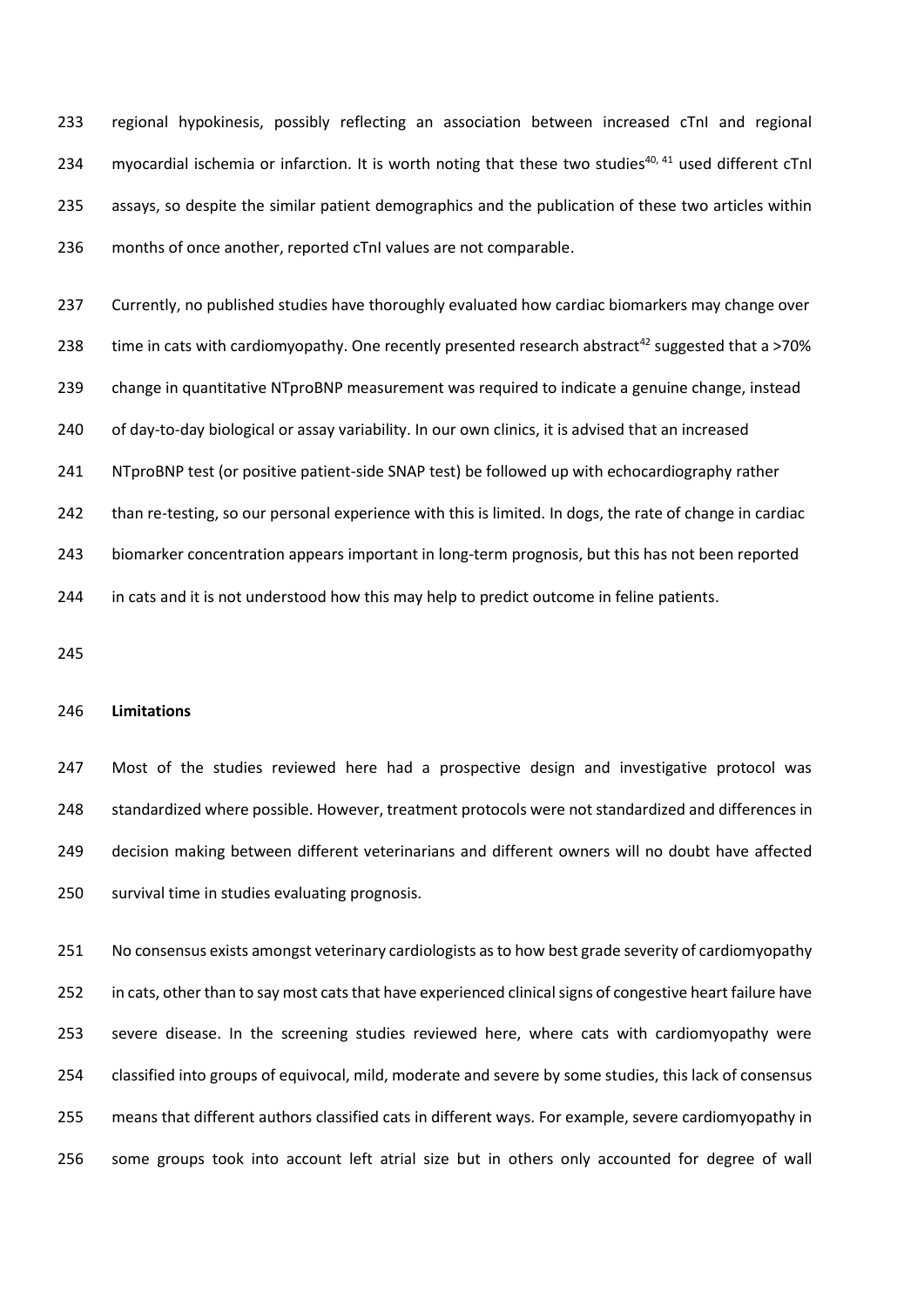thickening. As a result, cats classified as "severe" by some studies may have been classified as "moderate" by others. This lack of consensus means that the reader cannot directly compare the findings of different screening studies utilising cardiac biomarkers. In addition, a lack of consensus and 260 an inconsistency in the echocardiographic measurement technique between veterinary cardiologists means that even the current 'gold-standard' of diagnosing mild (or equivocal) HCM may not be reliably comparable between publications, and this may account for some of the differences in optimal NTproBNP cut-off values reported in different studies.

 Misclassification of patients into even broad groups is possible, such as presence or absence of cardiac disease, or suffering a cardiac versus noncardiac death. An example of this was identified by Humm 266 and colleagues,<sup>[10](#page-25-7)</sup> who reported a suspected misclassification of one cat in their study, despite all 267 patients having been assessed by a veterinary cardiologist using echocardiography. This may have led to falsely low specificity of pleural fluid NTproBNP to detect cardiogenic pleural effusion in their article. 269 Other studies did not perform echocardiography on all cats included, so the presence of cardiac disease in many patients was not assessed, and some studies did not exclude patients with systemic 271 hypertension or hyperthyroidism from their cardiac disease group. Although a heterogeneous 272 population of cats is more likely to be reflective of the wider general practice population, misclassification of cases and the presence of concurrent systemic disease affecting the cardiovascular 274 system are likely to reduce the discriminative ability of the cardiac biomarker tests reported in certain studies. This is especially true in studies with a small sample size or low event rate, such as is the case in many veterinary studies.

 Finally, two aspects of laboratory technique are important to consider. The use of different assays in different studies limits the utility of published cut-off values to clinicians comparing their measured biomarker concentration to those reported in the literature. This is especially important to note for cTnI, where 5 different assays were used across the 13 papers reviewed here. Another limitation is the difference between NTproBNP concentration measured by the "second generation" IDEXX Feline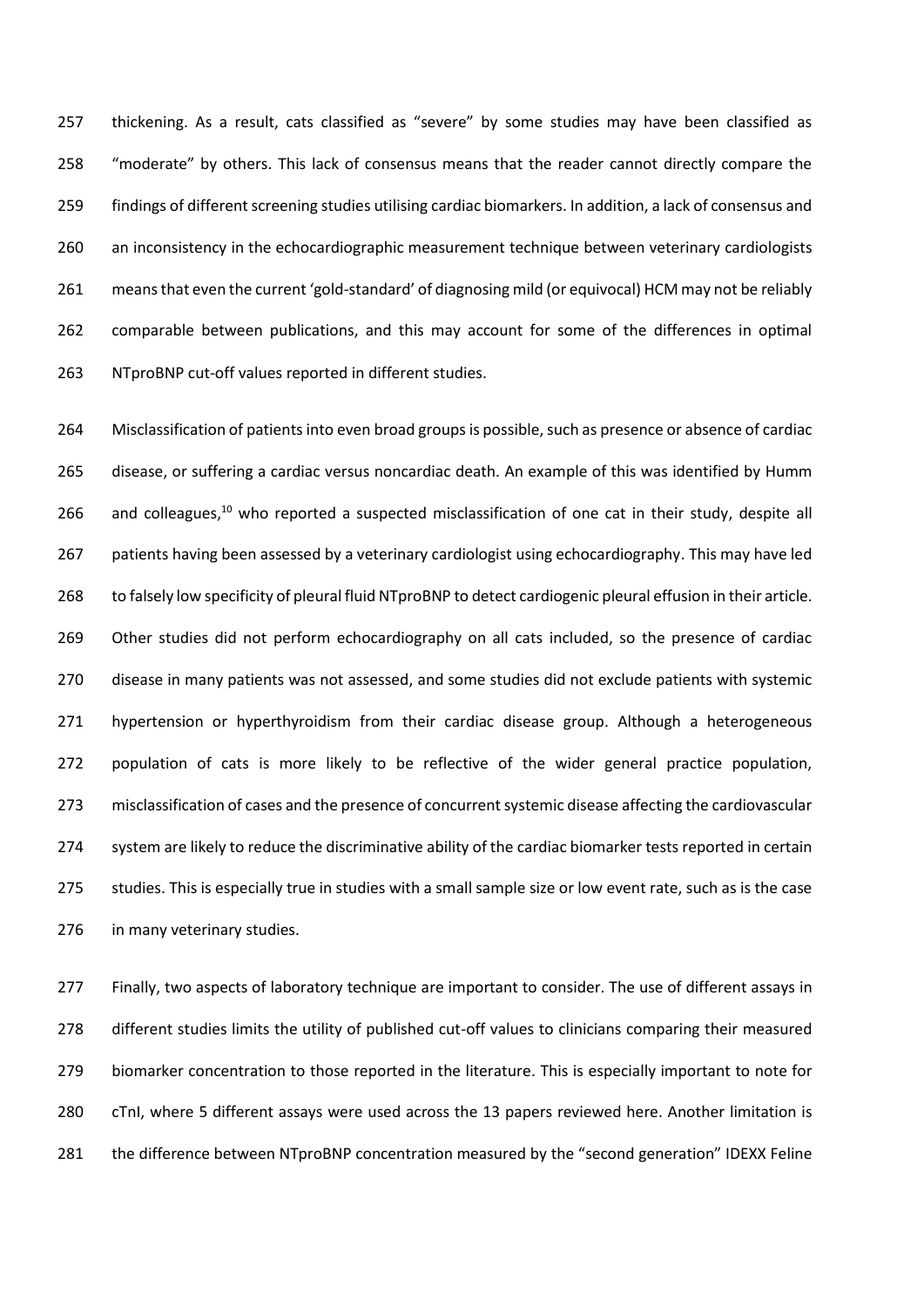Cardiopet NTproBNP assay and the previous assay used by the same laboratory (although the manufacturer states that values are likely to be comparable). It is likely that studies published before 2014 did not use the more sensitive second generation NTproBNP assay from IDEXX, so cut-off values may not apply to practitioners testing cats at the time of writing, even though they are using the same reference laboratory.

### **Summary**

 The published literature on cardiac biomarkers in cats is widespread, and recent studies have widened our understanding of the emerging roles for cardiac biomarkers in cats with heart disease, especially in relation to the development of the convenient patient-side assay and the use of these biomarkers for long-term prognosis.

 NTproBNP appears to most reliably differentiate between cardiac and noncardiac causes of respiratory distress in cats. Measurement of NTproBNP is reliable from pleural fluid obtained by thoracocentesis, without the need for blood sampling restraint in an unstable patient. The patient- side test will increase the convenience of NTproBNP testing in cats in general practice and this test has great potential to assist in the emergency room. However, the usefulness of NTproBNP in prognostication is limited where left atrial dilation and a history of congestive heart failure can be reliably confirmed. In contrast, measurement of cTnI can be used not only as a patient-side test to differentiate cardiac from noncardiac causes of respiratory distress (albeit less accurately than NTproBNP), but can also be used as part of prognostication together with heart failure status and echocardiographic measurements.

 On the basis of current published data, future studies evaluating urinary NTproBNP:creatinine ratio as a diagnostic test are warranted. The value of the patient-side NTproBNP ELISA in distinguishing between cardiac and respiratory causes of respiratory distress has not yet been published, so its use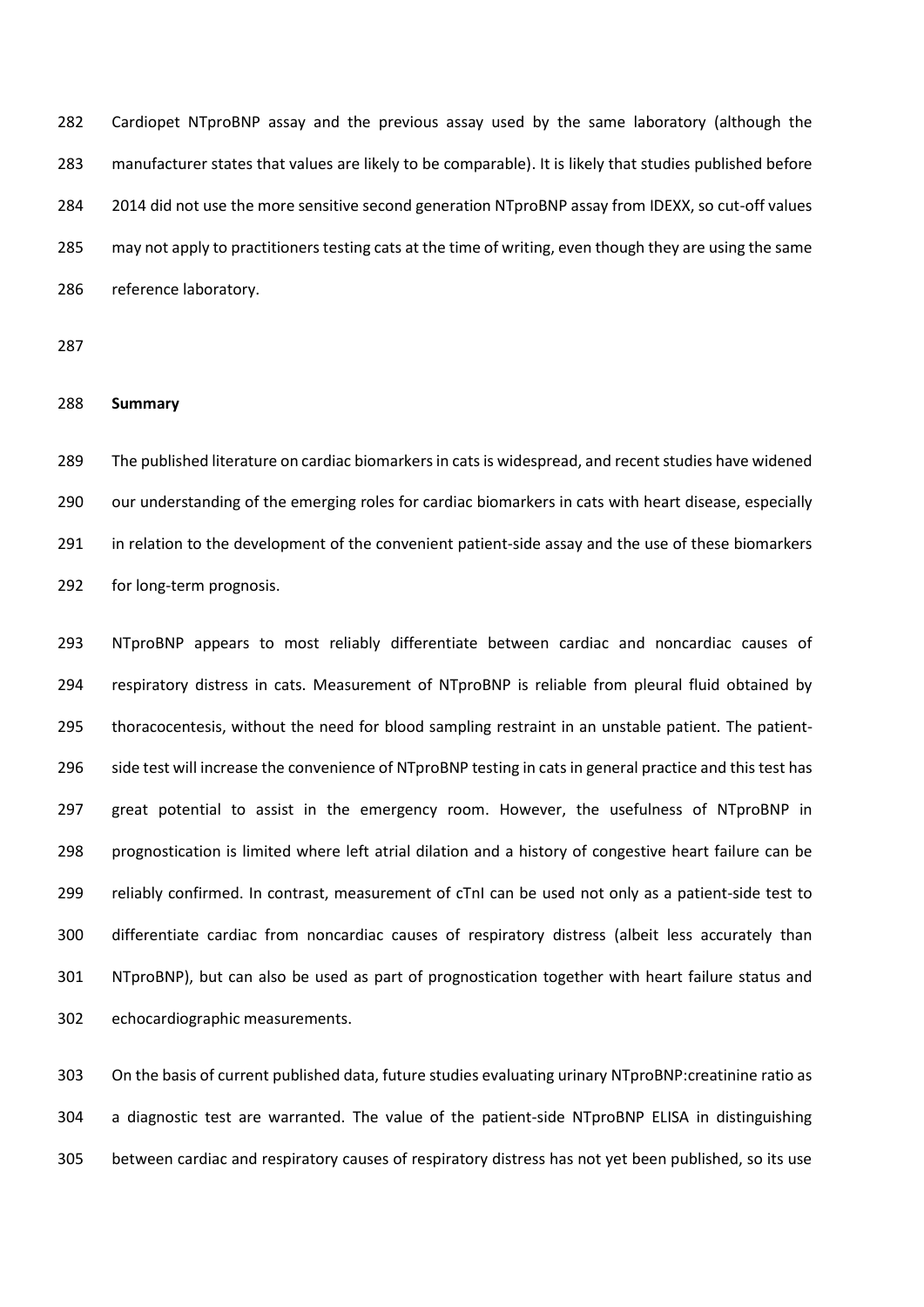in the acute patient would currently be based upon limited data. There is notable overlap between the NTproBNP concentrations reported in cats with respiratory disease and the established cut-off value used for the diagnosis of occult cardiomyopathy by the patient-side test, so the potential for false-positive results when using the point-of-care test in acute patients should be considered, as supported by data recently presented as a research abstract.

 The current evidence base for how systemic non-cardiac diseases affect the circulating concentrations of cardiac biomarkers is weak for cats with CKD and systemic hypertension, and further studies are warranted in these patients. However, hyperthyroid cats are relatively well studied and the evidence from which to draw conclusions is more reliable.

 In the authors' opinions, practitioners should interpret absolute cut-off values from the published literature cautiously, due to differences in the commercial troponin assays used by different studies, and differences in NTproBNP assay sensitivity at reference laboratories. However, available results suggest that cardiac biomarkers will continue to have clinical utility for veterinary cardiologists and are likely to have an increasingly important role in both primary and referral veterinary practice.

#### **Conflicts of Interest**

 In the last 3 years, the authors have each received discounted biomarker analysis from IDEXX laboratories in the UK for the purposes of research in cats. We wish to confirm that there are no conflicts of interest associated with this publication and there has been no financial support for this work from any third parties or funding bodies.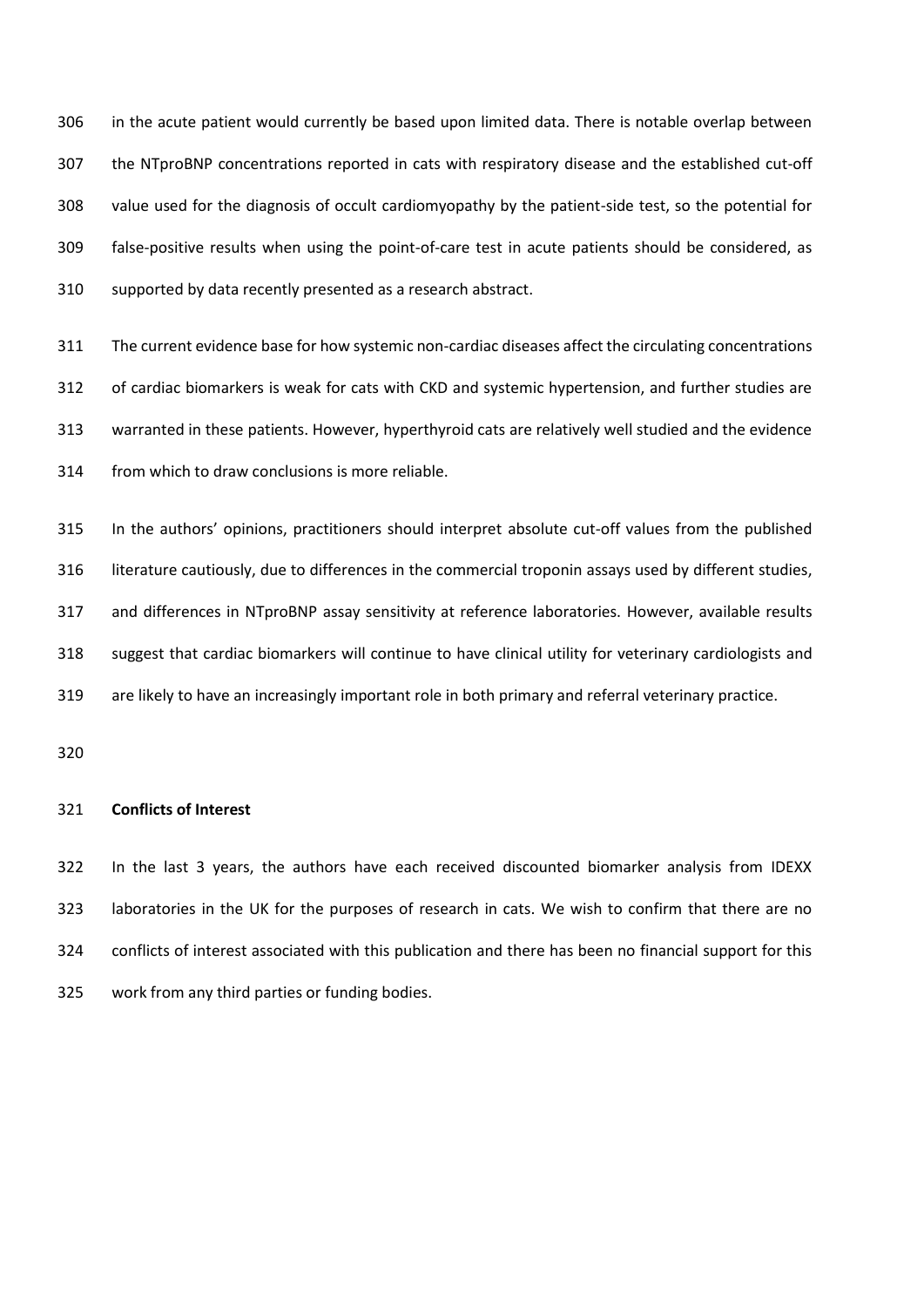- 326 Table 1: Search terms used in combination to review electronic online databases for recent
- 327 published literature on feline cardiac biomarkers

| Search term | Feline          |
|-------------|-----------------|
|             | Cat             |
|             | Natriuretic     |
|             | Peptide         |
|             | Cardiac         |
|             | Troponin        |
|             | <b>NTproBNP</b> |
|             | NT-proBNP       |
|             | NTproANP        |
|             | NT-proANP       |
|             | cTnl            |
|             | cTnT            |
|             | Cardiomyopathy  |
|             | Biomarker       |

328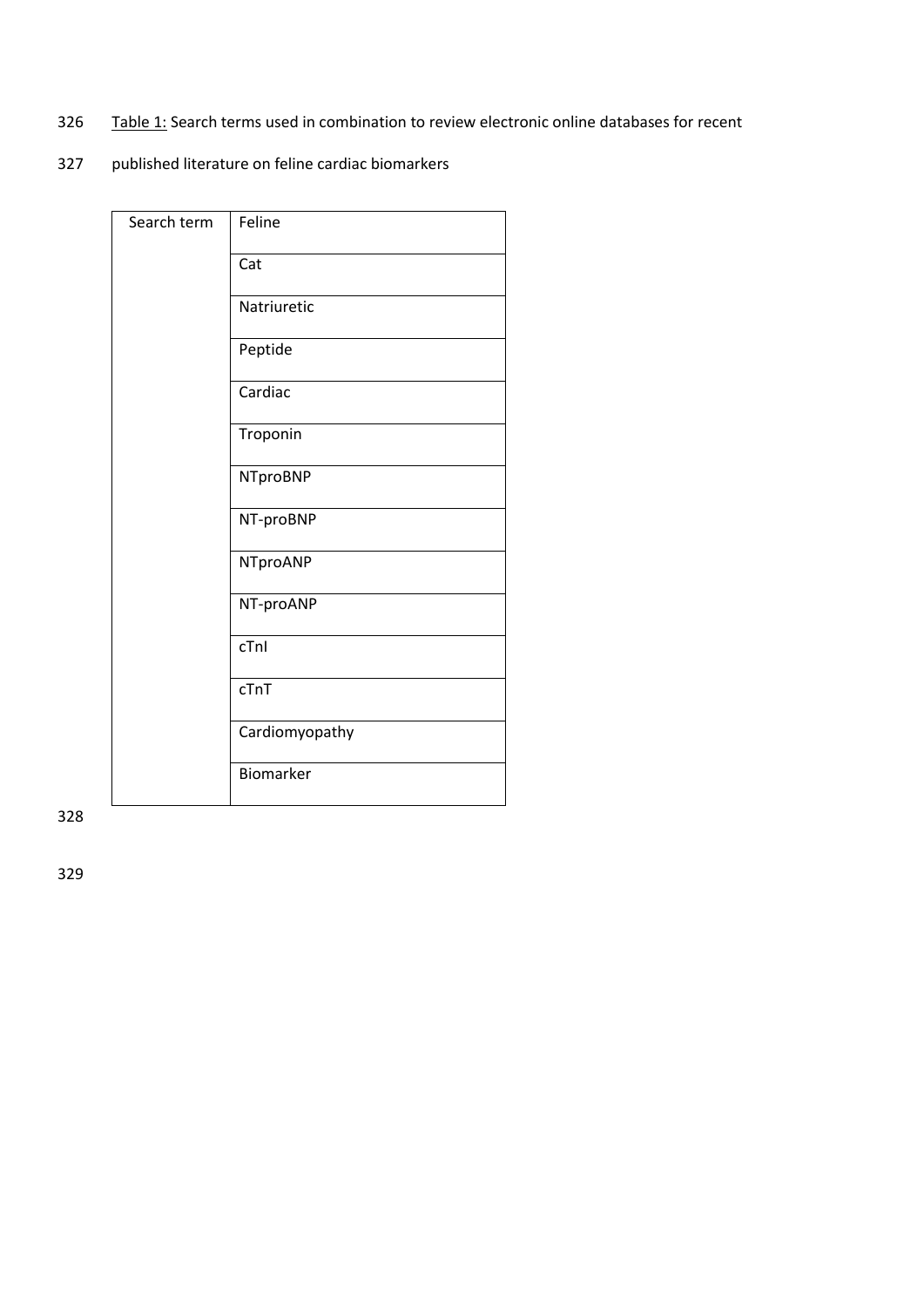### 330 Table 2: Summary of the studies reporting the use of cardiac biomarkers to differentiate between

### 331 cardiac and noncardiac causes of respiratory distress in cats

- 332 *cTnI, cardiac troponin I; NTproANP, N-terminal pro atrial natriuretic peptide; NTproBNP, N-terminal pro B-type natriuretic peptide; AUC,*
- 333 *area under the curve, pertaining to receiver operating curve statistical analysis of diagnostic test utility; P, prospective study design; M,*
- 334 *multicenter recruitment; C, control group appropriate; B, blinding specified in manuscript; E, echocardiography on all cats*

| <b>Biomarkers</b> | <b>Number of cats</b> | <b>Conclusions</b>                    | Assay             | <b>Citation</b>       | <b>Evidence</b> |
|-------------------|-----------------------|---------------------------------------|-------------------|-----------------------|-----------------|
|                   |                       |                                       |                   |                       | category        |
|                   | 16 cats with HCM, 18  | cTnI can help distinguish between     | Immulyte          | Connolly <sup>3</sup> | P;C;E           |
|                   | healthy controls      | HCM and non-HCM groups, but less      | (Diagnostic       |                       |                 |
|                   |                       | able to identify cats with CHF        | Products Co.)     |                       |                 |
|                   | 43 cats with dyspnea  | Able to identify cardiac causes of    | Stratus (Dade     | Herndon <sup>4</sup>  | P;M;C;E         |
|                   | (31 cardiac)          | dyspnea: AUC 0.84. Overlap between    | Behring)          |                       |                 |
|                   |                       | groups                                |                   |                       |                 |
|                   | 53 cats with dyspnea  | Significant difference between        | Immulyte          | Connolly <sup>5</sup> | P;M;C           |
| cTnl              | (23 cardiac)          | cardiac and noncardiac: AUC 0.84.     | (Siemens          |                       |                 |
|                   |                       | Overlap between groups                | Medical           |                       |                 |
|                   |                       |                                       | Diagnostics)      |                       |                 |
|                   | 39 dyspneic cats (25  | A patient-side cTnI assay can be used | i-Stat 1 analyser | Wells <sup>6</sup>    | P;M;C;E         |
|                   | cardiac)              | to differentiate cats with cardiac    | (Heska Corp.)     |                       |                 |
|                   | 37 healthy controls   | causes of dyspnea from those with     |                   |                       |                 |
|                   |                       | noncardiac disease and normal         |                   |                       |                 |
|                   |                       | controls                              |                   |                       |                 |
|                   | 85 dyspneic cats (44  | Both NTproANP and NTproBNP were       | proANP 1-98       | Connolly <sup>8</sup> | P;C;B           |
|                   | cardiac)              | able to discriminate between cardiac  | (Guildhay Ltd),   |                       |                 |
| NTproANP          |                       | and noncardiac patients, but          | Cardioscreen      |                       |                 |
| <b>NTproBNP</b>   |                       | NTproBNP better performance (cut-     | <b>NTproBNP</b>   |                       |                 |
|                   |                       | off 220pmol/L, AUC 0.96)              | (Guildhay Ltd)    |                       |                 |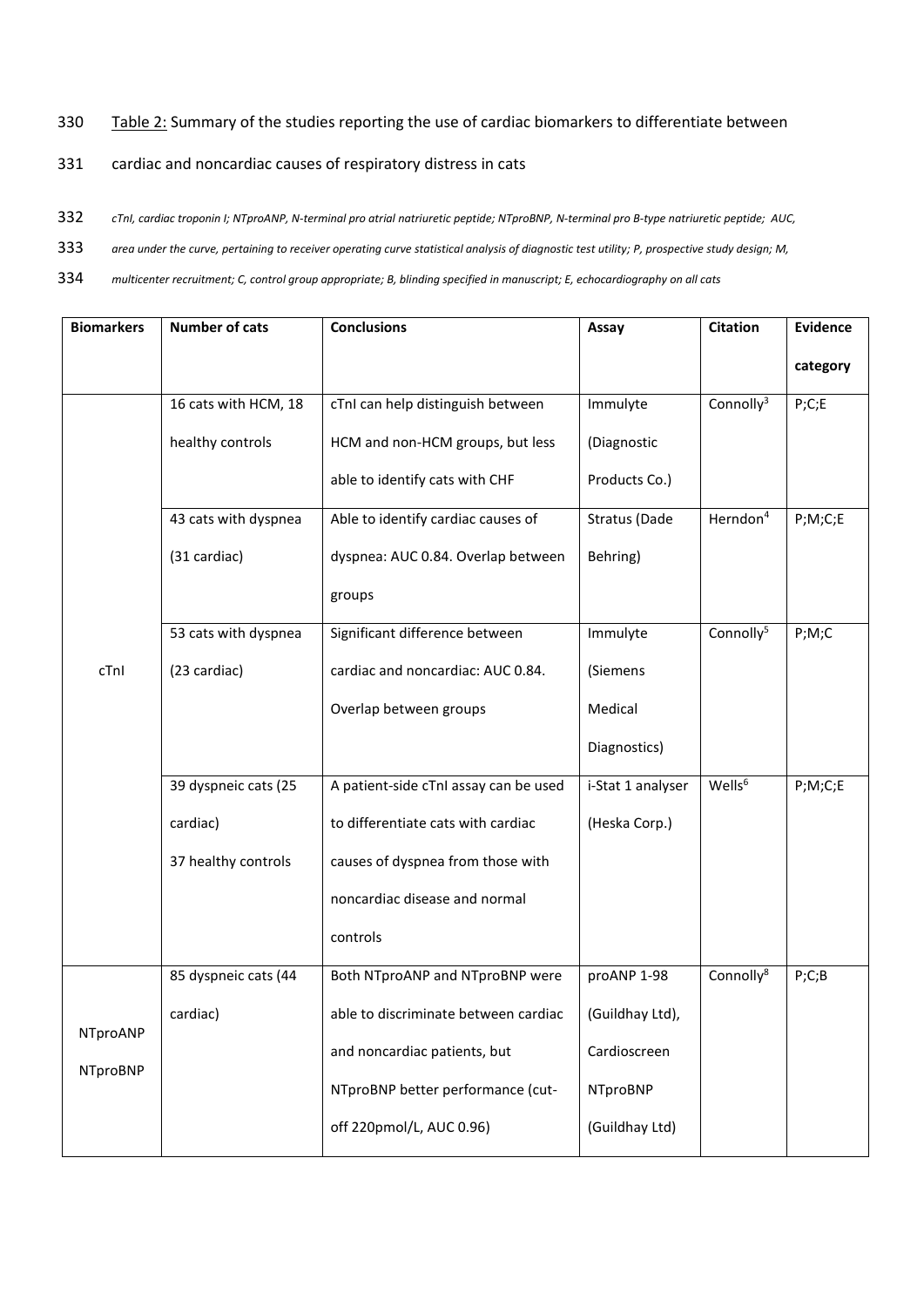|                 | 162 dyspneic cats (101 | Reliable discrimination between         | CardioPet       | $F$ ox <sup>7</sup> | P;M;C;E |
|-----------------|------------------------|-----------------------------------------|-----------------|---------------------|---------|
|                 | cardiac)               | cardiac and respiratory causes of       | proBNP (IDEXX   |                     |         |
|                 |                        | dyspnea: cut-off 207pmol/L, AUC 0.98    | Ltd)            |                     |         |
|                 | 21 cats with pleural   | NTproBNP successfully discriminated     | Cardiopet       | Hassdente           | P;C;B;E |
|                 | effusion (11 cardiac   | between cardiogenic and noncardiac      | proBNP (IDEXX   | -ufel <sup>9</sup>  |         |
| <b>NTproBNP</b> | disease)               | causes of pleural effusion: cut-off     | Ltd)            |                     |         |
|                 |                        | 258pmol/L, AUC 1.0                      |                 |                     |         |
|                 | 40 cats with pleural   | Plasma NTproBNP reliably identified     | Vetsign Feline  | $H$ umm $^{10}$     | P;C;E   |
|                 | effusion (22 cardiac)  | cats with cardiogenic pleural effusion: | Cardiopet       |                     |         |
|                 |                        | cut-off 214pmol/L, AUC 0.91             | <b>NTproBNP</b> |                     |         |
|                 |                        |                                         | (IDEXX Ltd)     |                     |         |

335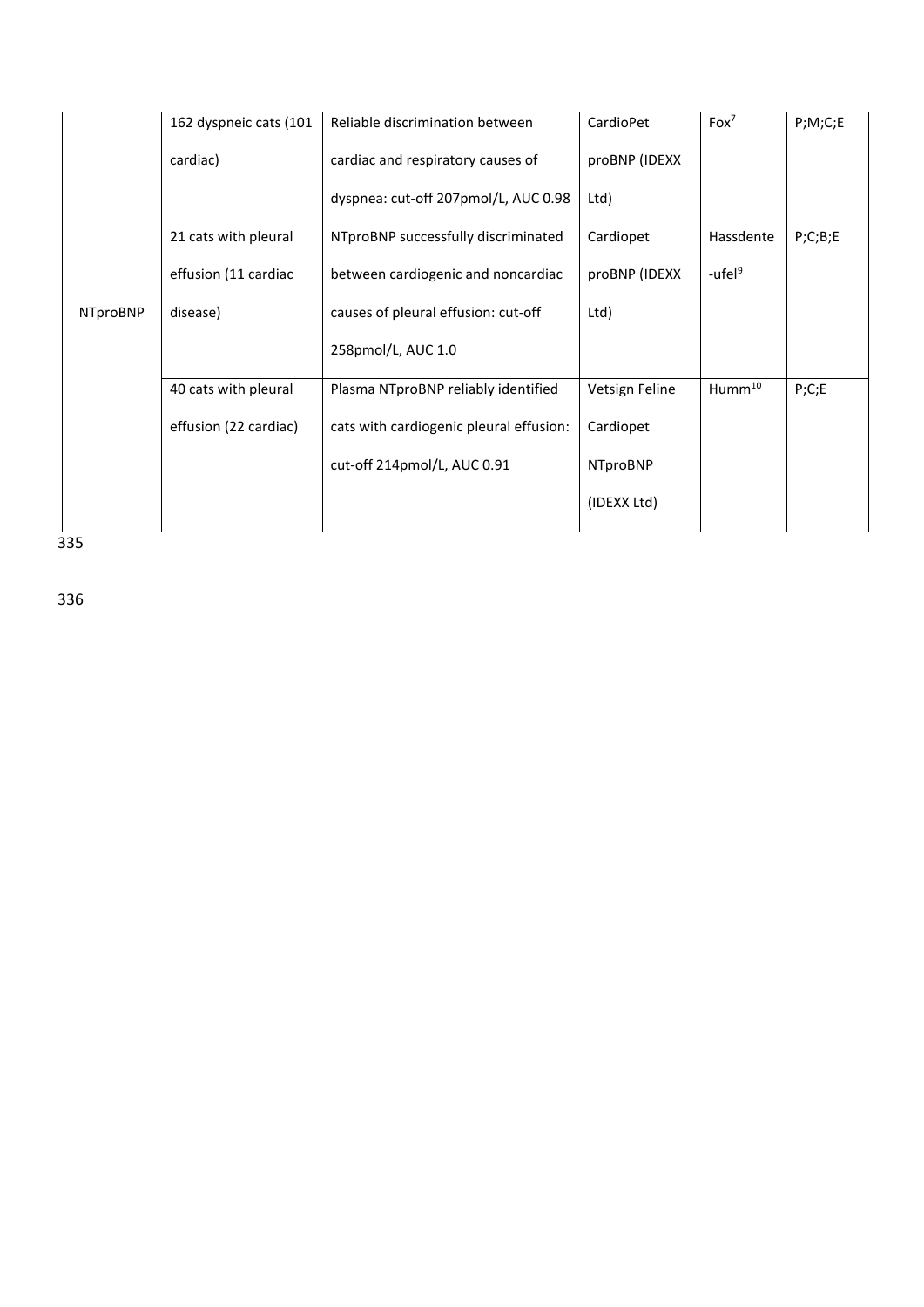### 337 Table 3: Summary of the studies reporting the use of cardiac biomarkers to detect occult heart

- 338 disease in cats
- 339 *cTnI, cardiac troponin I; NTproANP, N-terminal pro atrial natriuretic peptide; NTproBNP, N-terminal pro B-type natriuretic peptide; AUC,*
- 340 *area under the curve, pertaining to receiver operating curve statistical analysis of diagnostic test utility; P, prospective study design; M,*
- 341 *multicenter recruitment; C, control group appropriate; B, blinding specified in manuscript; E, echocardiography on all cats*

| <b>Test</b> | <b>Number of cats</b> | <b>Conclusions</b>                  | Assay                   | <b>Citation</b>         | <b>Study</b>          |
|-------------|-----------------------|-------------------------------------|-------------------------|-------------------------|-----------------------|
|             |                       |                                     |                         |                         | design                |
|             | 16 cats with HCM, 18  | cTnI can help distinguish between   | Immulyte                | Connolly <sup>3</sup>   | P;C;E                 |
|             | healthy controls      | HCM and non-HCM groups, but less    | (Diagnostic             |                         |                       |
|             |                       | able to identify cats with CHF      | Products Corp.)         |                         |                       |
|             | 53 cats: 20 HCM and   | cTnI could discriminate between HCM | <b>Status CS</b>        | Herndon <sup>13</sup>   | P;M;B;C               |
| cTnI        | 33 healthy controls.  | and control cats, and was also      | troponin I (Dade        |                         |                       |
|             |                       | correlated with LV wall thickness   | Behring Inc.)           |                         |                       |
|             | 73 cats: 53 cardiac   | cTnI was higher in cats with heart  | <b>ADVIA Centaur CP</b> | Langhorn <sup>22</sup>  | P;C;E                 |
|             | and 20 healthy        | disease than control cats (assay    | Tnl-ultra               |                         |                       |
|             | controls              | validation study)                   | (Siemens)               |                         |                       |
|             |                       |                                     |                         |                         |                       |
|             | 36 cats: 17 HCM and   | No significant difference between   | proANP 1-98             | Maclean <sup>17</sup>   | $P$ ; $B$ ; $C$ ; $E$ |
|             | 19 healthy controls   | HCM and control cats, but a mild    | Biomedica,              |                         |                       |
|             |                       | positive correlation with LVFW      | (American               |                         |                       |
|             |                       | thickness and LA size was detected  | Laboratory              |                         |                       |
|             |                       |                                     | Products Co.)           |                         |                       |
| NTproANP    | Study 1 - 5 cats      | Positively correlated with LA       | Shinonoria-ANP          | Hori $^{18}$            | P;C;E                 |
|             | Study 2 - 22 cats: 14 | pressure. Significant difference    | radioimmunoassa         |                         |                       |
|             | cardiomyopathy and    | between cardiac and control groups  | y (Shionogi Co.)        |                         |                       |
|             | 8 controls            |                                     |                         |                         |                       |
|             | 43 cats: 16 heart     | Positively correlated with LA size. | proANP 1-98             | Zimmering <sup>20</sup> | $P$ ; $B$ ; $C$ ; $E$ |
|             | disease/CHF, 16       | Discriminated between all 3 groups  | (Biomedica              |                         |                       |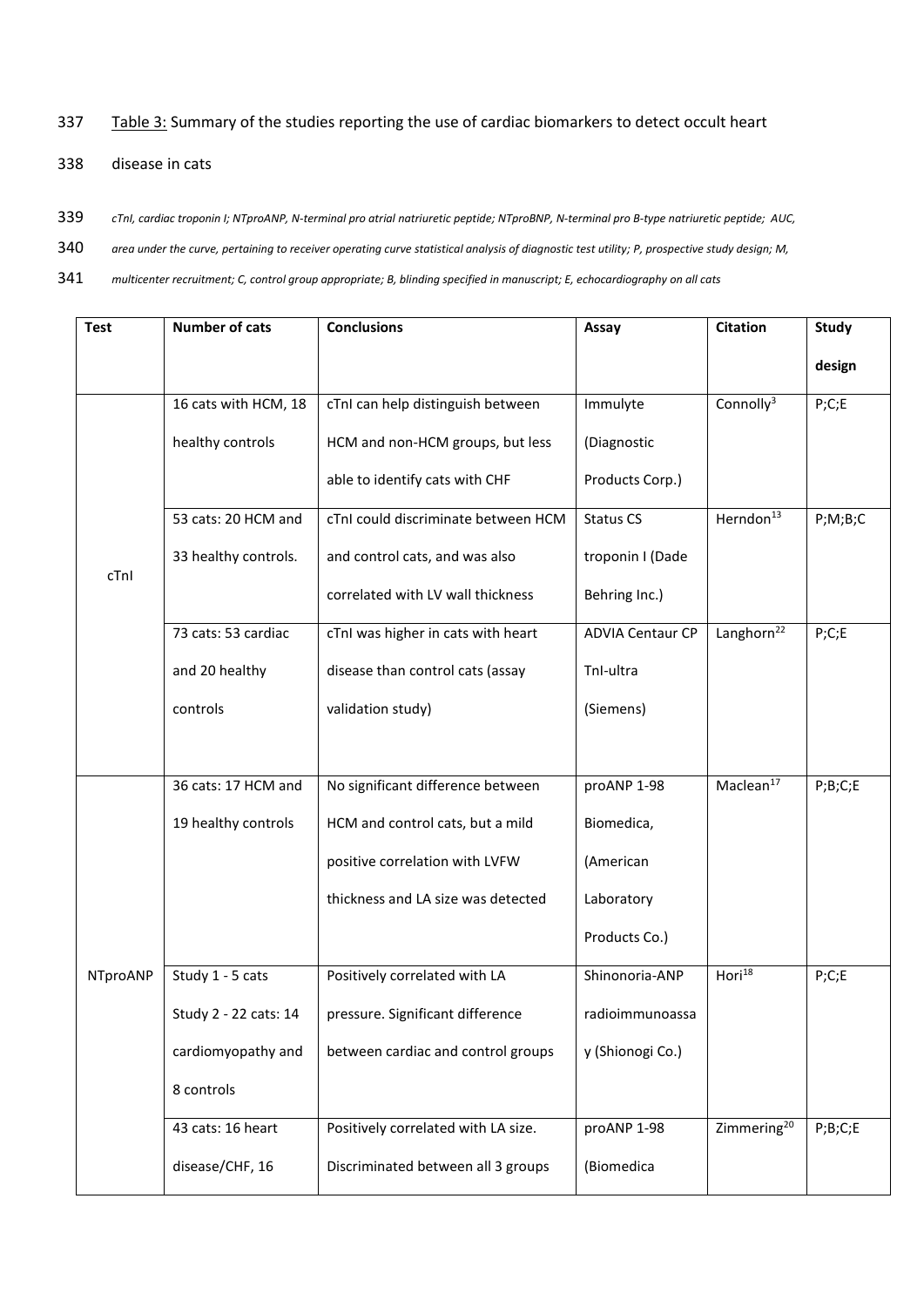|                 | heart disease/NO-     |                                        | Group,            |                        |                       |
|-----------------|-----------------------|----------------------------------------|-------------------|------------------------|-----------------------|
|                 | CHF, 11 controls      |                                        | Immundiagnostik   |                        |                       |
|                 |                       |                                        | AG)               |                        |                       |
|                 | 78 cats: 33 heart     | Both biomarkers distinguished          | proANP 1-98       | Connolly <sup>19</sup> | $P$ ; $B$ ; $C$ ; $E$ |
|                 | disease/CHF, 17       | between all 3 groups, and were         | (Guildhay Ltd)    |                        |                       |
|                 | heart disease/NO-     | correlated with each other.            | Feline            |                        |                       |
| NTproANP        | CHF, 28 controls      | NTproBNP was more accurate at          | Cardioscreen      |                        |                       |
| <b>NTproBNP</b> |                       | detecting cardiac disease: cut-off     | proBNP (Guildhay  |                        |                       |
|                 |                       | 49pmol/L, AUC 0.98. Both markers       | Ltd)              |                        |                       |
|                 |                       | positively correlated with LA size and |                   |                        |                       |
|                 |                       | E:E' ratio.                            |                   |                        |                       |
|                 | 41 cats: 9 normal, 12 | Higher NTproBNP in severe group, no    | Feline Cardiocare | Hsu <sup>14</sup>      | P;C;E                 |
|                 | equivocal HCM, 19     | significant difference between all     | <b>NTproBNP</b>   |                        |                       |
|                 | moderate/severe       | other groups: not an effective         | (Veterinary       |                        |                       |
|                 | HCM. Maine Coon or    | screening test in this population.     | Diagnostics       |                        |                       |
|                 | Maine Coon-cross      | Severe HCM cut-off 44pmol/L, AUC       | Institute)        |                        |                       |
|                 | only                  | not reported. MYBPC3:A31P              |                   |                        |                       |
|                 |                       | mutation positive cats had higher      |                   |                        |                       |
|                 |                       | NTproBNP                               |                   |                        |                       |
| <b>NTproBNP</b> | 201 cats: 99 normal,  | No difference in NTproBNP between      | Feline            | Wess <sup>15</sup>     | P;C;B;E               |
|                 | 9 equivocal HCM, 15   | equivocal and healthy cats. Severe     | Cardioscreen      |                        |                       |
|                 | mild HCM, 17          | HCM had significantly higher           | proBNP (Guildhay  |                        |                       |
|                 | moderate HCM, 61      | NTproBNP than other groups. Cut-off    | Ltd)              |                        |                       |
|                 | severe HCM            | for mild HCM detection 100pmol/L,      |                   |                        |                       |
|                 |                       | AUC 0.96                               |                   |                        |                       |
|                 | 227 cats: 114 normal, | NTproBNP effectively discriminated     | Cardiopet proBNP  | Fox <sup>16</sup>      | P;M;C;B;E             |
|                 | 87 HCM, 22 UCM, 3     | between normal cats and those with     | (IDEXX Ltd)       |                        |                       |
|                 | UCM, 1 DCM            | occult cardiomyopathy. Cut-off         |                   |                        |                       |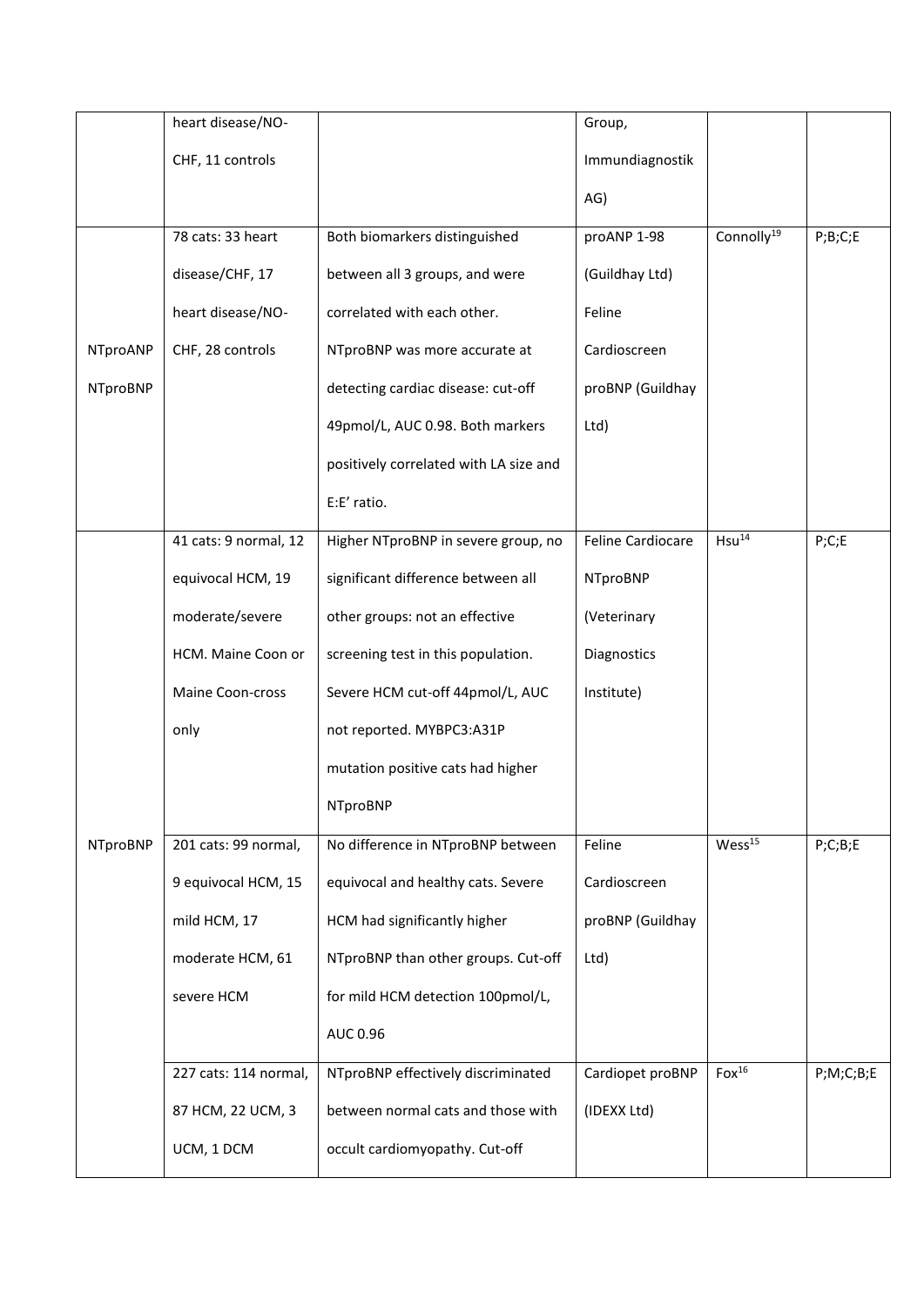|                       | 99pmol/L, AUC 0.92. Correlation of  |               |                      |           |
|-----------------------|-------------------------------------|---------------|----------------------|-----------|
|                       | NTproBNP with LV wall thickness and |               |                      |           |
|                       | LA size.                            |               |                      |           |
| 146 cats: 43 normal,  | NTproBNP SNAP test can be used to   | NTproBNP SNAP | Machen <sup>21</sup> | P;M;C;B;E |
| 16 equivocal, 50 mild | help exclude moderate to severe     | (IDEXX)       |                      |           |
| heart disease, 37     | occult cardiomyopathy; negative     |               |                      |           |
| moderate/severe       | predictive value 94%                |               |                      |           |

 $342$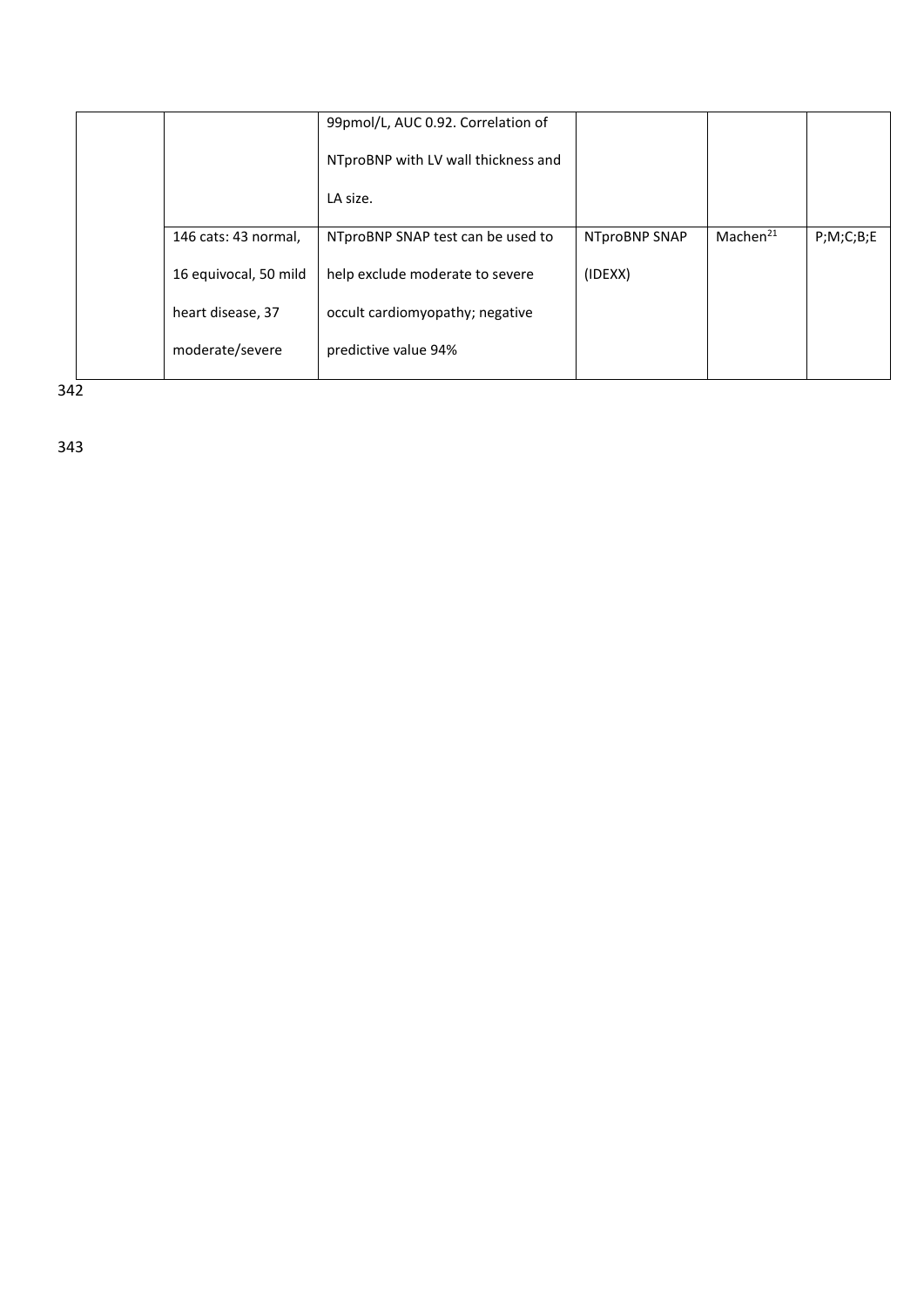344 Table 4: Summary of the studies reporting the use of cardiac biomarkers in patients with noncardiac

- 345 disease
- 346 *cTnI, cardiac troponin I; NTproANP, N-terminal pro atrial natriuretic peptide; NTproBNP, N-terminal pro B-type natriuretic peptide; P,*
- 347 *prospective study design; M, multicenter recruitment; C, control group appropriate; B, blinding specified in manuscript; E,*
- 348 *echocardiography on all cats; RAI, radioactive iodine treatment; BP, blood pressure; PCV, packed cell volume*
- 349

| <b>Test</b>     | <b>Number of cats</b> | <b>Conclusions</b>                    | Assay                  | <b>Citation</b>         | <b>Study</b>    |
|-----------------|-----------------------|---------------------------------------|------------------------|-------------------------|-----------------|
|                 |                       |                                       |                        |                         | design          |
| cTnl            | 23 hyperthyroid cats  | cTnI higher in cats with higher total | Immulyte               | Connolly <sup>24</sup>  | $P$ ; $B$ ; $E$ |
|                 | (18 post-treatment    | thyroxine concentration. Trend        | (Diagnostic            |                         |                 |
|                 | with RAI)             | towards reduction in cTnI observed,   | Products Co.)          |                         |                 |
|                 |                       | but not statistically significant.    |                        |                         |                 |
| <b>NTproBNP</b> | 23 hyperthyroid cats  | cTnI was increased in 46% and         | Cardiopet              | Sangster <sup>26</sup>  | P;C;B;E         |
| cTnl            | (12 post-treatment    | NTproBNP was increased in 38%         | <b>NTproBNP</b>        |                         |                 |
|                 | with RAI), 17 cats    | hyperthyroid cats with no             | (IDEXX), Stratus       |                         |                 |
|                 | with HCM, 19          | echocardiographic abnormalities.      | CS Stat cTnI           |                         |                 |
|                 | controls              | Both biomarkers normalised in most    | (Dade Behring)         |                         |                 |
|                 |                       | hyperthyroid cats after RAI           |                        |                         |                 |
|                 |                       | treatment.                            |                        |                         |                 |
| NTproANP        | 85 hyperthyroid cats  | Hyperthyroidism was associated with   | Cardiopet              | Menaut <sup>25</sup>    | P;M             |
| <b>NTproBNP</b> | at baseline, 61 post- | a significant but modest elevation of | <b>NTproBNP</b>        |                         |                 |
|                 | treatment with RAI    | both natriuretic peptides, which      | (IDENT)                |                         |                 |
|                 |                       | reduced after RAI treatment.          |                        |                         |                 |
| cTnl            | 14 cats with CKD      | cTnI higher in azotemic patients, but | <b>Stratus CS Stat</b> | Porciello <sup>27</sup> |                 |
|                 |                       | no correlation with creatinine        | cTnI (Dade             |                         |                 |
|                 |                       | concentration                         | Behring)               |                         |                 |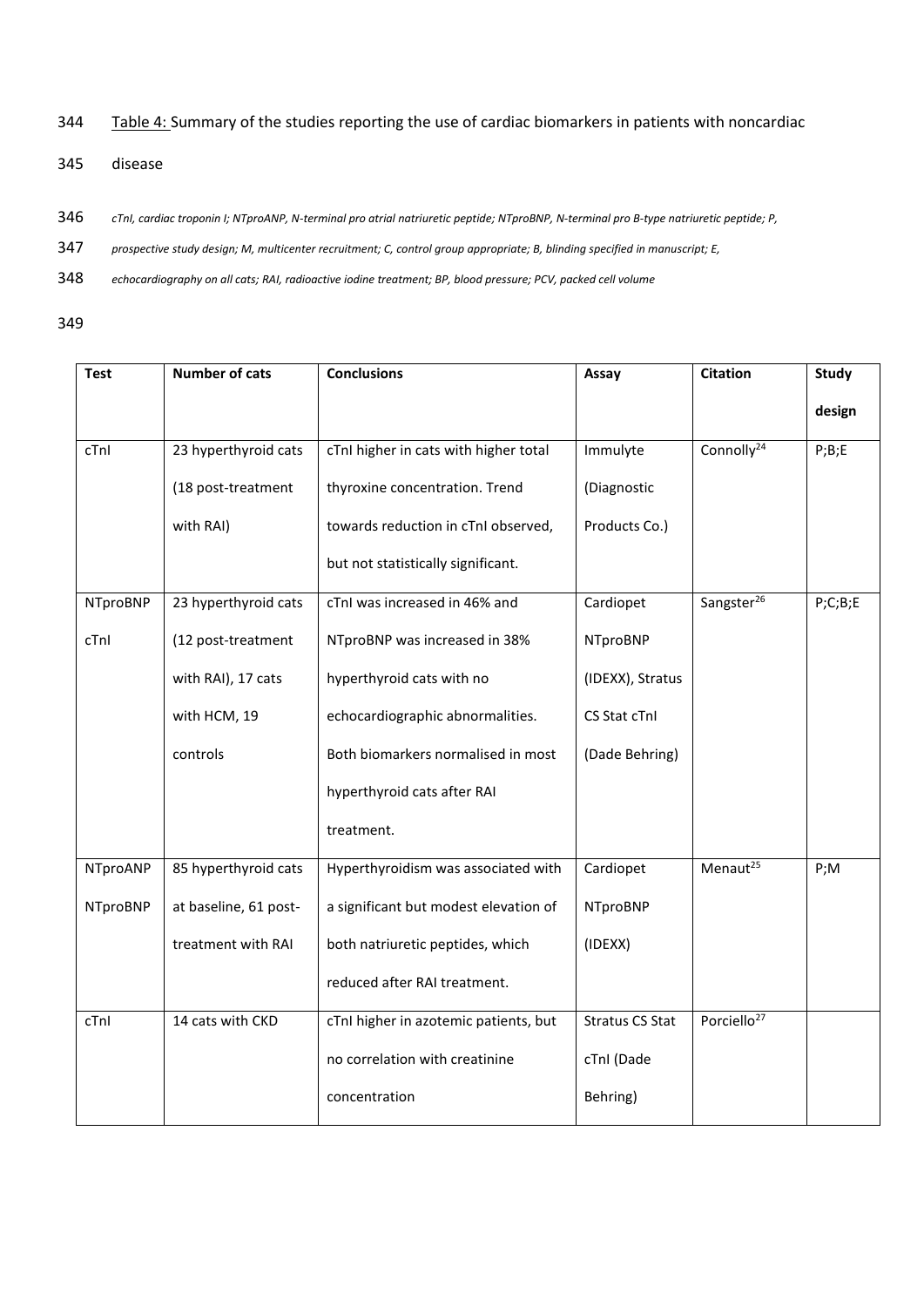| NTproANP        | 58 cats: 22 normal,     | NTproBNP higher in cats with severe   | NTproANP 1-           | Lalor $28$          | M;C |
|-----------------|-------------------------|---------------------------------------|-----------------------|---------------------|-----|
| <b>NTproBNP</b> | 13 CKD                  | azotemia, but no correlation with     | 98, (Biomedica        |                     |     |
|                 | normotensive, 23        | creatinine. NTproBNP was higher in    | Gruppe),              |                     |     |
|                 | <b>CKD hypertensive</b> | hypertensive CKD than non-            | <b>VETSIGN Feline</b> |                     |     |
|                 |                         | hypertensive CKD. Also correlated     | Cardio-SCREEN         |                     |     |
|                 |                         | with systolic BP and age. NTproBNP    | proBNP,               |                     |     |
|                 |                         | reduced after treatment of            | (Guildhay Ltd)        |                     |     |
|                 |                         | hypertension. NTproANP similar, but   |                       |                     |     |
|                 |                         | did not reduce after treatment.       |                       |                     |     |
| cTnI            | 49 cats: 18 anemic,     | cTnI higher in anemic cats than       | Immulite              | Lalor <sup>29</sup> | P;C |
|                 | 31 non-anemic,          | controls, but no correlation with PCV | (Siemens)             |                     |     |
|                 | unwell controls         |                                       |                       |                     |     |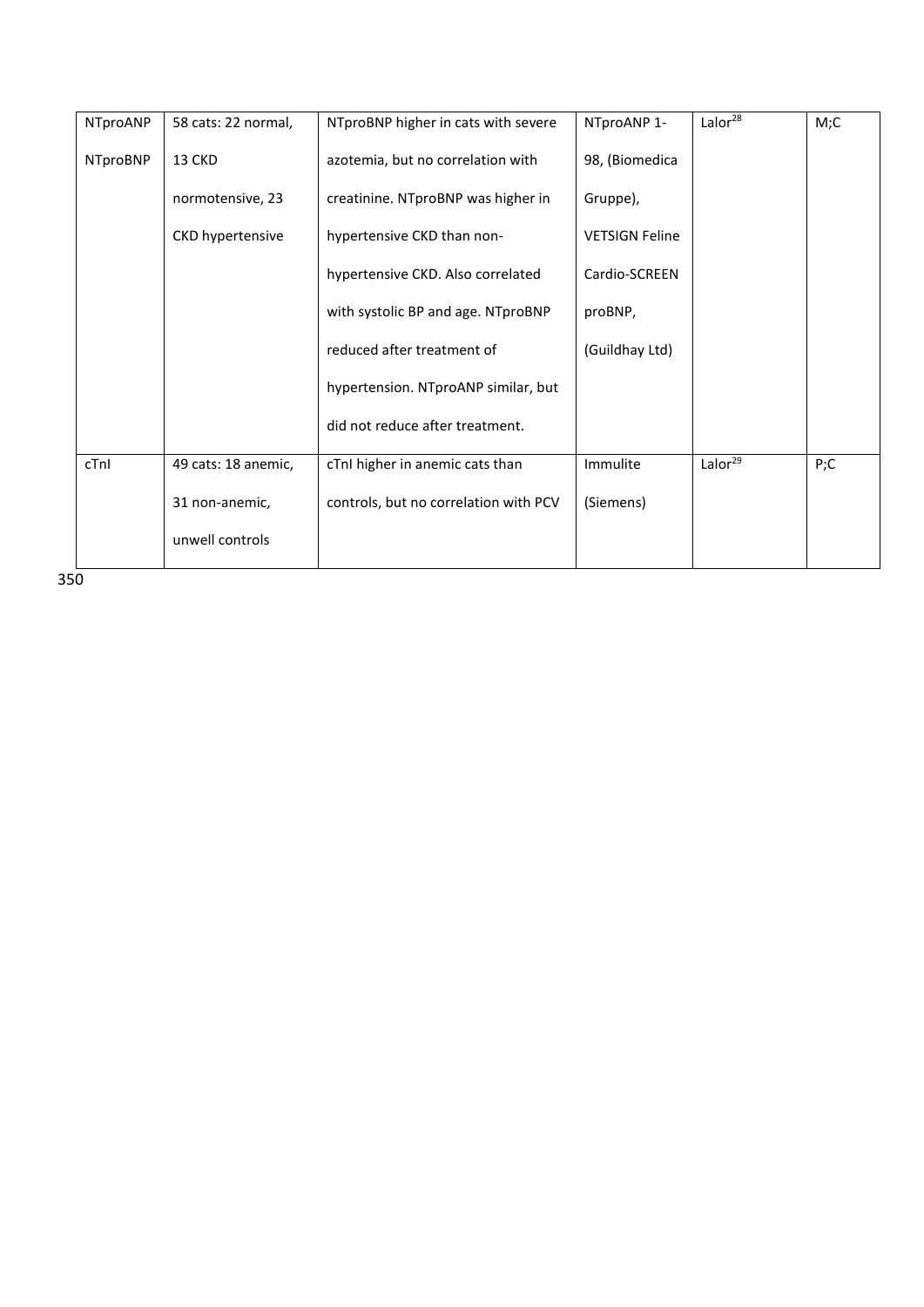# 351 Table 5: Summary of the studies reporting prognostic capability of cardiac biomarkers in cats

- 352 *cTnI, cardiac troponin I; NTproANP, N-terminal pro atrial natriuretic peptide; NTproBNP, N-terminal pro B-type natriuretic peptide; P,*
- 353 *prospective study design; M, multicenter recruitment; C, control group appropriate; B, blinding specified in manuscript; E,*
- 354 *echocardiography on all cats*

| <b>Test</b>     | <b>Number of cats</b> | <b>Conclusions</b>                      | Assay                   | <b>Citation</b>         | <b>Study</b>          |
|-----------------|-----------------------|-----------------------------------------|-------------------------|-------------------------|-----------------------|
|                 |                       |                                         |                         |                         | design                |
| NTproANP        | 68 cats: 25 heart     | Increased NTproANP was associated       | proANP 1-98             | Zimmering <sup>39</sup> | $P$ ; $B$ ; $C$ ; $E$ |
|                 | disease/CHF, 26       | with reduced survival time in           | (Biomedica              |                         |                       |
|                 | heart disease/NO-     | univariable analysis, but lost          | Group,                  |                         |                       |
|                 | CHF, 17 controls      | significance in multivariable analysis  | Immundiagnostik         |                         |                       |
|                 |                       | when included with LA size.             | AG)                     |                         |                       |
| cTnI            | 36 cats with HCM (10  | cTnI and cTnT were both higher in       | <b>ADVIA Centaur CP</b> | Langhorn <sup>40</sup>  | $P$ ; $B$ ; $E$       |
| cTnT            | cardiac death)        | non-survivors than survivors.           | TnI-ultra               |                         |                       |
|                 | 23 healthy controls   | cTnI correlated with LVFW thickness     | (Siemens), Elecsys      |                         |                       |
|                 |                       | at diagnosis                            | hs-TnT (Roche)          |                         |                       |
| <b>NTproBNP</b> | 41 cats with HCM (21  | cTnI provided prognostic information,   | Cardiopet               | Borgeat <sup>41</sup>   | $P$ ; $B$ ; $E$       |
| cTnI            | cardiac death)        | independent of heart failure status     | NTproBNP (2nd           |                         |                       |
|                 |                       | and the presence of left atrial         | Gen; IDEXX),            |                         |                       |
|                 |                       | dilation. NTproBNP was significantly    | AccuTnl                 |                         |                       |
|                 |                       | associated with prognosis only if       | (Beckman                |                         |                       |
|                 |                       | heart failure status or LA size was not | Coulter)                |                         |                       |
|                 |                       | accounted for                           |                         |                         |                       |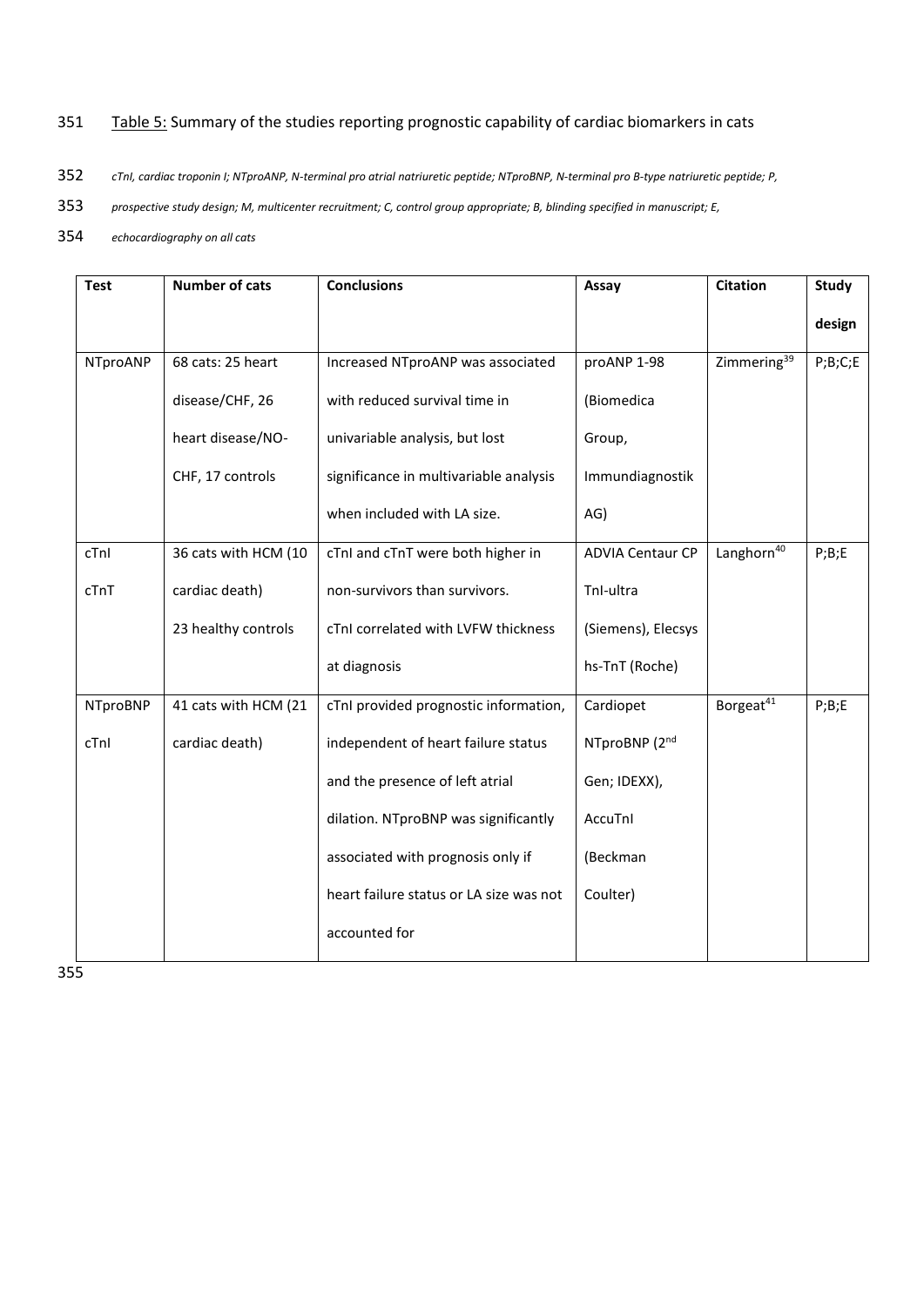# **Footnotes**

- <sup>a</sup> http://www.ncbi.nlm.nih.gov/pubmed
- <sup>b</sup> http://wok.mimas.ac.uk/
- 359 <sup>c</sup> http://scholar.google.com /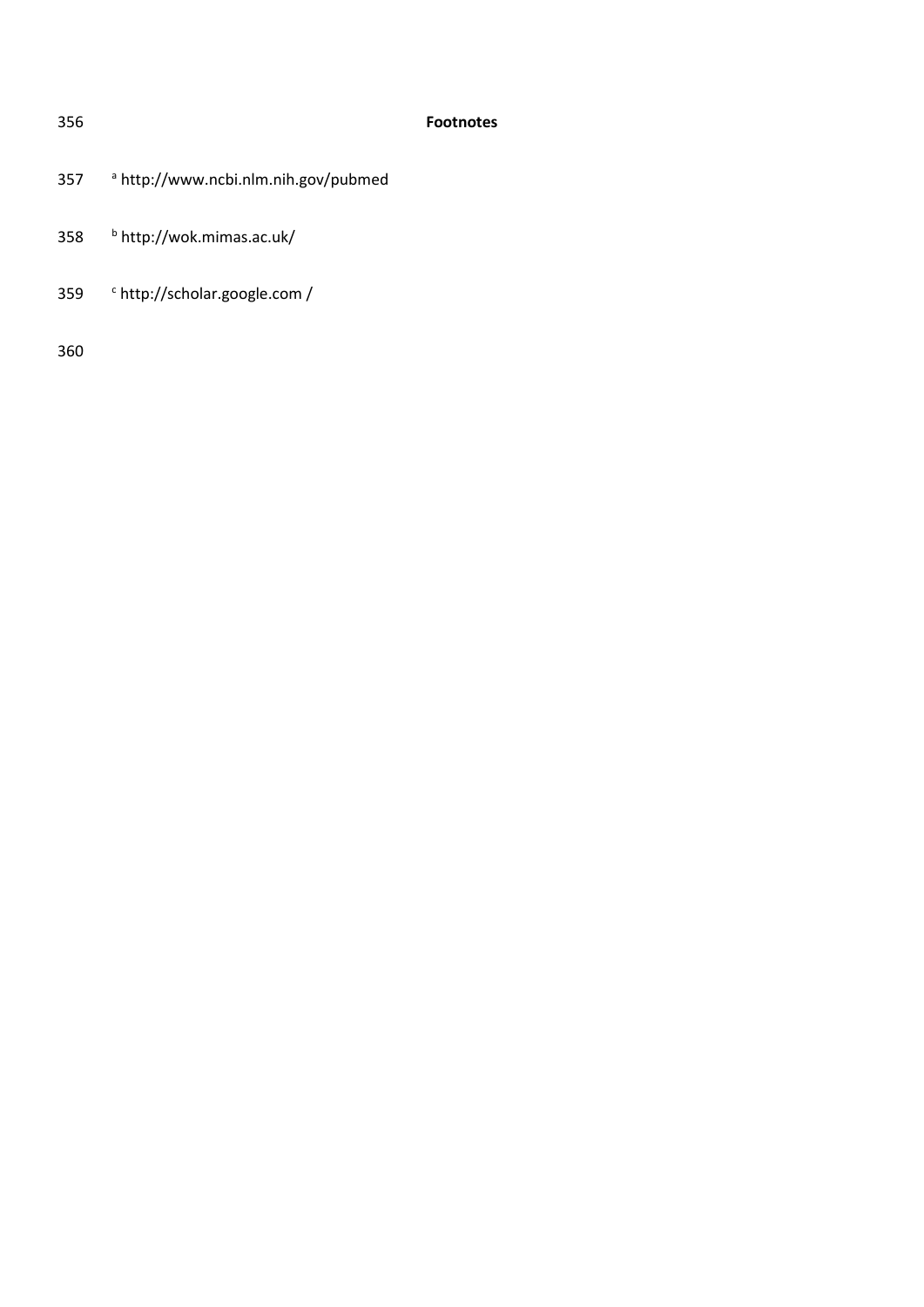<span id="page-25-13"></span><span id="page-25-12"></span><span id="page-25-11"></span><span id="page-25-10"></span><span id="page-25-9"></span><span id="page-25-8"></span><span id="page-25-7"></span><span id="page-25-6"></span><span id="page-25-5"></span><span id="page-25-4"></span><span id="page-25-3"></span><span id="page-25-2"></span><span id="page-25-1"></span><span id="page-25-0"></span>

| 361               | References                                                                                                                                                                                                                                                                                               |
|-------------------|----------------------------------------------------------------------------------------------------------------------------------------------------------------------------------------------------------------------------------------------------------------------------------------------------------|
| 362<br>363        | Oyama MA. Using cardiac biomarkers in veterinary practice. Vet Clin North Am Small Anim<br>1.                                                                                                                                                                                                            |
| 364               | Pract. 2013;43:1261-72, vi.                                                                                                                                                                                                                                                                              |
| 365<br>366<br>367 | Oyama MA, Boswood A, Connolly DJ, Ettinger SJ, Fox PR, Gordon SG, Rush JE, Sisson DD,<br>2.<br>Stepien RL, Wess G and Zannad F. Clinical usefulness of an assay for measurement of circulating N-<br>terminal pro-B-type natriuretic peptide concentration in dogs and cats with heart disease. J Am Vet |
| 368               | Med Assoc. 2013;243:71-82.                                                                                                                                                                                                                                                                               |
| 369<br>370        | Connolly DJ, Cannata J, Boswood A, Archer J, Groves EA and Neiger R. Cardiac troponin I in<br>3.<br>cats with hypertrophic cardiomyopathy. J Feline Med Surg. 2003;5:209-16.                                                                                                                             |
| 371<br>372        | Herndon WE, Rishniw M, Schrope D, Sammarco CD, Boddy KN and Sleeper MM. Assessment<br>4.<br>of plasma cardiac troponin I concentration as a means to differentiate cardiac and noncardiac causes                                                                                                         |
| 373               | of dyspnea in cats. J Am Vet Med Assoc. 2008;233:1261-4.                                                                                                                                                                                                                                                 |
| 374               | Connolly DJ, Brodbelt DC, Copeland H, Collins S and Fuentes VL. Assessment of the<br>5.                                                                                                                                                                                                                  |
| 375<br>376        | diagnostic accuracy of circulating cardiac troponin I concentration to distinguish between cats with<br>cardiac and non-cardiac causes of respiratory distress. Journal of veterinary cardiology : the official                                                                                          |
| 377               | journal of the European Society of Veterinary Cardiology. 2009;11:71-8.                                                                                                                                                                                                                                  |
| 378               | Wells SM, Shofer FS, Walters PC, Stamoulis ME, Cole SG and Sleeper MM. Evaluation of<br>6.                                                                                                                                                                                                               |
| 379<br>380        | blood cardiac troponin I concentrations obtained with a cage-side analyzer to differentiate cats with<br>cardiac and noncardiac causes of dyspnea. J Am Vet Med Assoc. 2014;244:425-30.                                                                                                                  |
| 381               | Fox PR, Oyama MA, Reynolds C, Rush JE, DeFrancesco TC, Keene BW, Atkins CE, Macdonald<br>7.                                                                                                                                                                                                              |
| 382               | KA, Schober KE, Bonagura JD, Stepien RL, Kellihan HB, Nguyenba TP, Lehmkuhl LB, Lefbom BK, Moise                                                                                                                                                                                                         |
| 383               | NS and Hogan DF. Utility of plasma N-terminal pro-brain natriuretic peptide (NT-proBNP) to                                                                                                                                                                                                               |
| 384               | distinguish between congestive heart failure and non-cardiac causes of acute dyspnea in cats.                                                                                                                                                                                                            |
| 385               | Journal of veterinary cardiology: the official journal of the European Society of Veterinary                                                                                                                                                                                                             |
| 386               | Cardiology. 2009;11 Suppl 1:S51-61.                                                                                                                                                                                                                                                                      |
| 387               | Connolly DJ, Soares Magalhaes RJ, Fuentes VL, Boswood A, Cole G, Boag A and Syme HM.<br>8.                                                                                                                                                                                                               |
| 388               | Assessment of the diagnostic accuracy of circulating natriuretic peptide concentrations to distinguish                                                                                                                                                                                                   |
| 389               | between cats with cardiac and non-cardiac causes of respiratory distress. Journal of veterinary                                                                                                                                                                                                          |
| 390<br>391        | cardiology: the official journal of the European Society of Veterinary Cardiology. 2009;11 Suppl<br>1:S41-50.                                                                                                                                                                                            |
| 392               | Hassdenteufel E, Henrich E, Hildebrandt N, Stosic A and Schneider M. Assessment of<br>9.                                                                                                                                                                                                                 |
| 393               | circulating N-terminal pro B-type natriuretic peptide concentration to differentiate between cardiac                                                                                                                                                                                                     |
| 394               | from noncardiac causes of pleural effusion in cats. J Vet Emerg Crit Care (San Antonio). 2013;23:416-                                                                                                                                                                                                    |
| 395               | 22.                                                                                                                                                                                                                                                                                                      |
| 396               | 10.<br>Humm K, Hezzell M, Sargent J, Connolly DJ and Boswood A. Differentiating between feline                                                                                                                                                                                                           |
| 397               | pleural effusions of cardiac and non-cardiac origin using pleural fluid NT-proBNP concentrations. J                                                                                                                                                                                                      |
| 398               | Small Anim Pract. 2013;54:656-61.                                                                                                                                                                                                                                                                        |
| 399               | Janda S and Swiston J. Diagnostic accuracy of pleural fluid NT-pro-BNP for pleural effusions<br>11.                                                                                                                                                                                                      |
| 400               | of cardiac origin: a systematic review and meta-analysis. BMC pulmonary medicine. 2010;10:58.                                                                                                                                                                                                            |
| 401               | Cortes R, Rivera M, Salvador A, Bertomeu V, de Burgos FG, Rosello-Lleti E, Portoles M, Paya<br>12.                                                                                                                                                                                                       |
| 402               | R, Martinez-Dolz L and Climent V. Variability of NT-proBNP plasma and urine levels in patients with                                                                                                                                                                                                      |
| 403               | stable heart failure: a 2-year follow-up study. Heart. 2007;93:957-62.                                                                                                                                                                                                                                   |
| 404               | Herndon WE, Kittleson MD, Sanderson K, Drobatz KJ, Clifford CA, Gelzer A, Summerfield NJ,<br>13.                                                                                                                                                                                                         |
| 405               | Linde A and Sleeper MM. Cardiac troponin I in feline hypertrophic cardiomyopathy. J Vet Intern Med.<br>2002;16:558-64.                                                                                                                                                                                   |
| 406<br>407        | 14.<br>Hsu A, Kittleson MD and Paling A. Investigation into the use of plasma NT-proBNP                                                                                                                                                                                                                  |
| 408               | concentration to screen for feline hypertrophic cardiomyopathy. Journal of veterinary cardiology :                                                                                                                                                                                                       |
| 409               | the official journal of the European Society of Veterinary Cardiology. 2009;11 Suppl 1:S63-70.                                                                                                                                                                                                           |
|                   |                                                                                                                                                                                                                                                                                                          |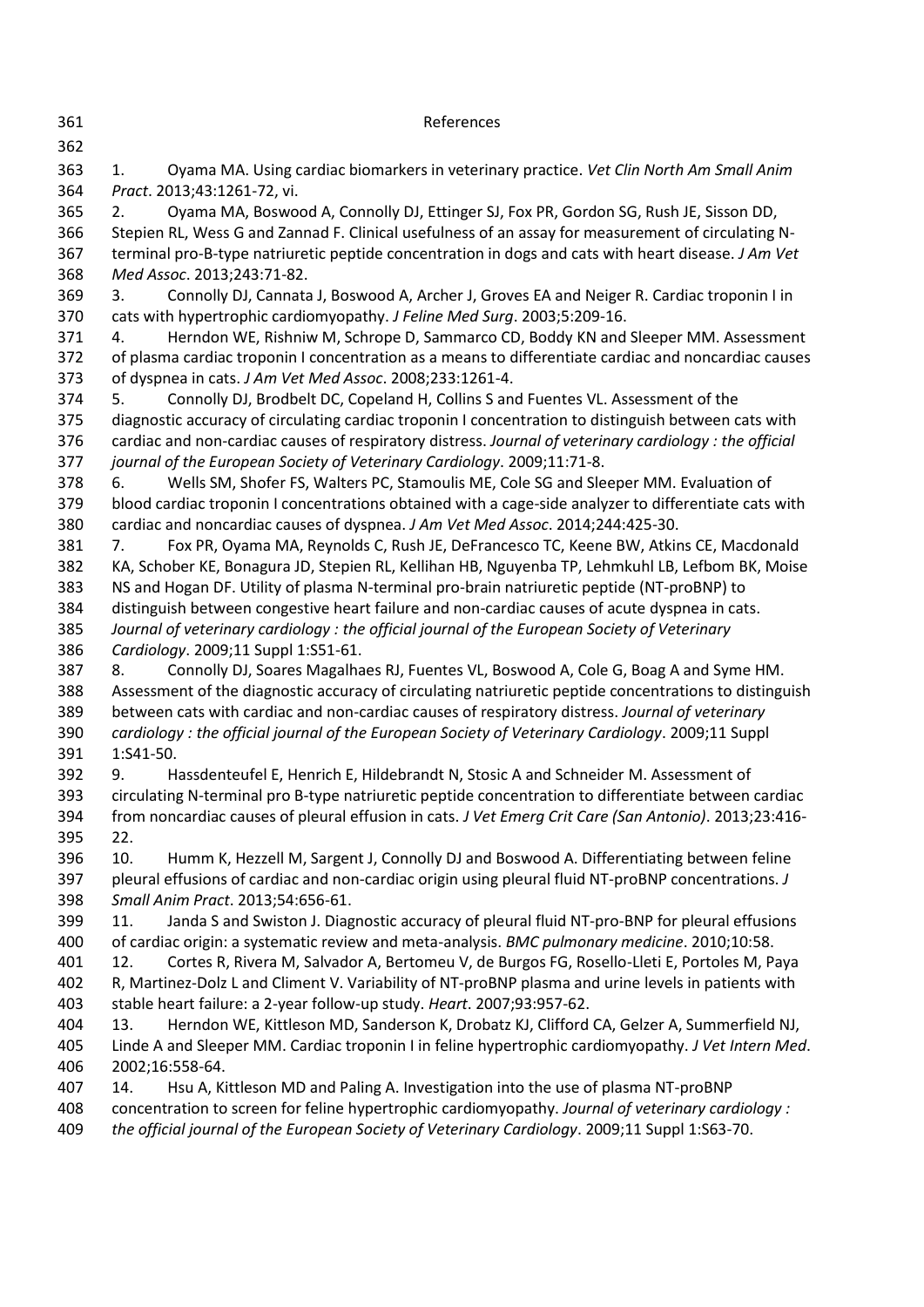<span id="page-26-4"></span> 15. Wess G, Daisenberger P, Mahling M, Hirschberger J and Hartmann K. Utility of measuring plasma N-terminal pro-brain natriuretic peptide in detecting hypertrophic cardiomyopathy and differentiating grades of severity in cats. *Vet Clin Pathol*. 2011;40:237-44.

<span id="page-26-0"></span> 16. Fox PR, Rush JE, Reynolds CA, Defrancesco TC, Keene BW, Atkins CE, Gordon SG, Schober KE, Bonagura JD, Stepien RL, Kellihan HB, Macdonald KA, Lehmkuhl LB, Nguyenba TP, Sydney Moise N, Lefbom BK, Hogan DF and Oyama MA. Multicenter evaluation of plasma N-terminal probrain

 natriuretic peptide (NT-pro BNP) as a biochemical screening test for asymptomatic (occult) cardiomyopathy in cats. *J Vet Intern Med*. 2011;25:1010-6.

<span id="page-26-3"></span> 17. MacLean HN, Abbott JA, Ward DL, Huckle WR, Sisson DD and Pyle RL. N-terminal atrial natriuretic peptide immunoreactivity in plasma of cats with hypertrophic cardiomyopathy. *J Vet Intern Med*. 2006;20:284-9.

<span id="page-26-2"></span> 18. Hori Y, Yamano S, Iwanaga K, Kano T, Tanabe M, Uechi M, Kanai K, Nakao R, Hoshi F and Higuchi S. Evaluation of plasma C-terminal atrial natriuretic peptide in healthy cats and cats with heart disease. *J Vet Intern Med*. 2008;22:135-9.

<span id="page-26-5"></span> 19. Connolly DJ, Magalhaes RJ, Syme HM, Boswood A, Fuentes VL, Chu L and Metcalf M. Circulating natriuretic peptides in cats with heart disease. *J Vet Intern Med*. 2008;22:96-105.

<span id="page-26-16"></span> 20. Zimmering TM, Meneses F, Nolte IJ and Simon D. Measurement of N-terminal proatrial natriuretic peptide in plasma of cats with and without cardiomyopathy. *Am J Vet Res*. 2009;70:216- 22.

<span id="page-26-1"></span>21. Machen MC, Oyama MA, Gordon SG, Rush JE, Achen SE, Stepien RL, Fox PR, Saunders AB,

Cunningham SM, Lee PM and Kellihan HB. Multi-centered investigation of a point-of-care NT-proBNP

 ELISA assay to detect moderate to severe occult (pre-clinical) feline heart disease in cats referred for cardiac evaluation. *Journal of Veterinary Cardiology*.

2014[;http://dx.doi.org/10.1016/j.jvc2014.09.002.](http://dx.doi.org/10.1016/j.jvc2014.09.002)

<span id="page-26-6"></span> 22. Langhorn R, Willesen JL, Tarnow I and Kjelgaard-Hansen M. Evaluation of a high-sensitivity assay for measurement of canine and feline serum cardiac troponin I. *Vet Clin Pathol*. 2013;42:490-8.

<span id="page-26-7"></span> 23. Tang WH, Francis GS, Morrow DA, Newby LK, Cannon CP, Jesse RL, Storrow AB, Christenson RH, Apple FS, Ravkilde J and Wu AH. National Academy of Clinical Biochemistry Laboratory Medicine practice guidelines: Clinical utilization of cardiac biomarker testing in heart failure. *Circulation*. 2007;116:e99-109.

<span id="page-26-8"></span> 24. Connolly DJ, Guitian J, Boswood A and Neiger R. Serum troponin I levels in hyperthyroid cats before and after treatment with radioactive iodine. *J Feline Med Surg*. 2005;7:289-300.

<span id="page-26-12"></span> 25. Menaut P, Connolly DJ, Volk A, Pace C, Luis Fuentes V, Elliott J and Syme H. Circulating natriuretic peptide concentrations in hyperthyroid cats. *J Small Anim Pract*. 2012;53:673-8.

<span id="page-26-13"></span> 26. Sangster JK, Panciera DL, Abbott JA, Zimmerman KC and Lantis AC. Cardiac biomarkers in hyperthyroid cats. *J Vet Intern Med*. 2014;28:465-72.

<span id="page-26-9"></span> 27. Porciello F, Rishniw M, Herndon WE, Birettoni F, Antognoni MT and Simpson KW. Cardiac troponin I is elevated in dogs and cats with azotaemia renal failure and in dogs with non-cardiac systemic disease. *Australian veterinary journal*. 2008;86:390-4.

<span id="page-26-10"></span> 28. Lalor SM, Connolly DJ, Elliott J and Syme HM. Plasma concentrations of natriuretic peptides in normal cats and normotensive and hypertensive cats with chronic kidney disease. *Journal of* 

 *veterinary cardiology : the official journal of the European Society of Veterinary Cardiology*. 2009;11 Suppl 1:S71-9.

<span id="page-26-11"></span> 29. Lalor SM, Gunn-Moore DA, Cash R, Foot A, Reed N and Mellanby RJ. Serum Cardiac Troponin I concentrations in cats with anaemia - a preliminary, single-centre observational study. *J Small Anim Pract*. 2014;55:320-2.

<span id="page-26-14"></span>30. Wagner T, Fuentes VL, Payne JR, McDermott N and Brodbelt D. Comparison of auscultatory

 and echocardiographic findings in healthy adult cats. *Journal of veterinary cardiology : the official journal of the European Society of Veterinary Cardiology*. 2010;12:171-82.

<span id="page-26-15"></span> 31. Fernandes CJ, Jr., Akamine N and Knobel E. Cardiac troponin: a new serum marker of myocardial injury in sepsis. *Intensive care medicine*. 1999;25:1165-8.